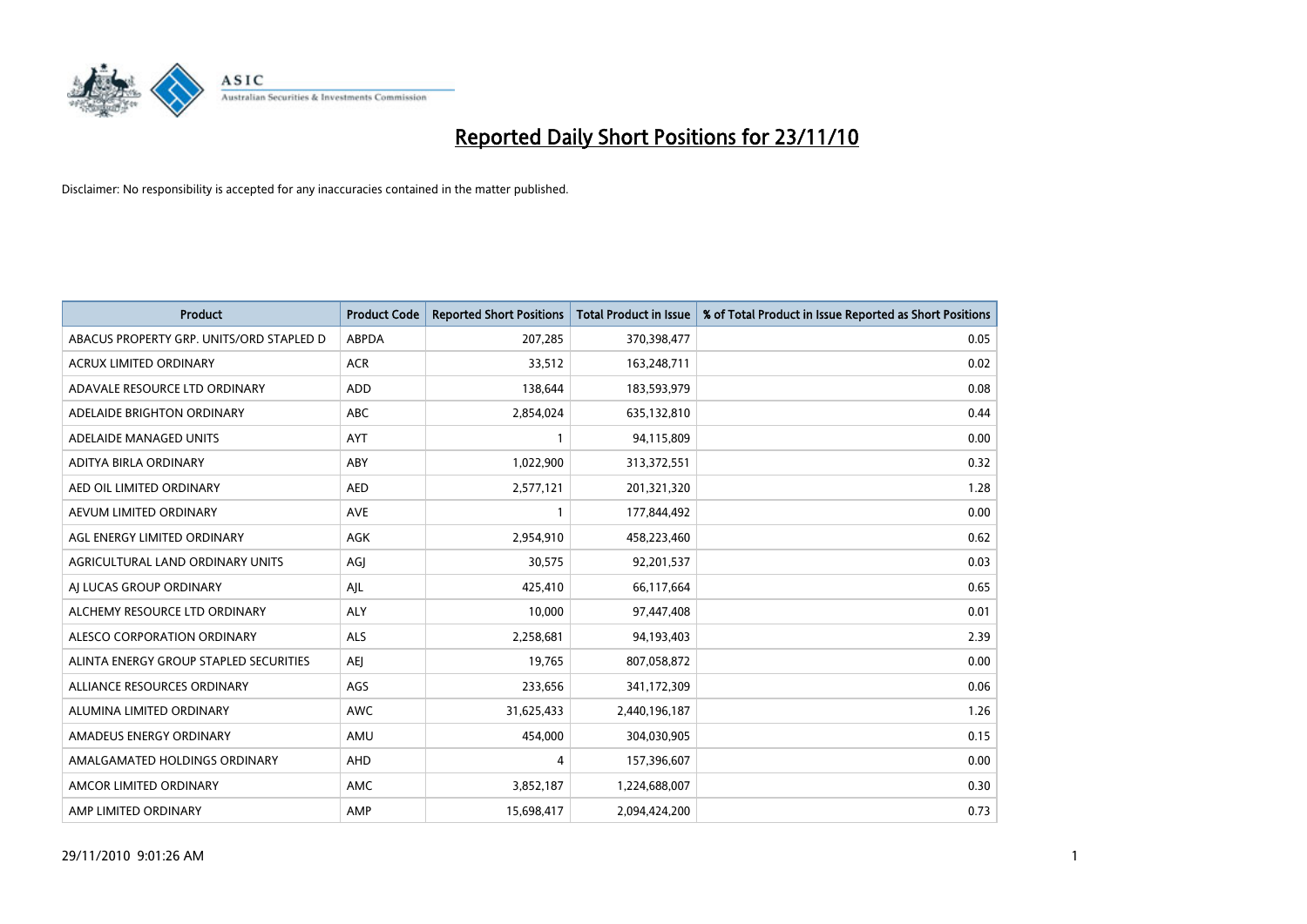

| <b>Product</b>                          | <b>Product Code</b> | <b>Reported Short Positions</b> | Total Product in Issue | % of Total Product in Issue Reported as Short Positions |
|-----------------------------------------|---------------------|---------------------------------|------------------------|---------------------------------------------------------|
| AMPELLA MINING ORDINARY                 | <b>AMX</b>          | 84,431                          | 200,225,108            | 0.04                                                    |
| ANDEAN RESOURCES LTD ORDINARY           | <b>AND</b>          | 461,247                         | 548,872,588            | 0.08                                                    |
| ANSELL LIMITED ORDINARY                 | <b>ANN</b>          | 1,155,410                       | 132,986,402            | 0.86                                                    |
| ANTARES ENERGY LTD ORDINARY             | <b>AZZ</b>          | 118,654                         | 299,333,110            | 0.04                                                    |
| ANZ BANKING GRP LTD ORDINARY            | ANZ                 | 6,361,793                       | 2,561,358,456          | 0.23                                                    |
| APA GROUP STAPLED SECURITIES            | <b>APA</b>          | 5,510,240                       | 551,689,118            | 1.01                                                    |
| APEX MINERALS NL ORDINARY               | <b>AXM</b>          | 885,146                         | 3,567,819,909          | 0.02                                                    |
| APN EUROPEAN RETAIL UNITS STAPLED SEC.  | <b>AEZ</b>          | 11,832                          | 544,910,660            | 0.00                                                    |
| APN NEWS & MEDIA ORDINARY               | <b>APN</b>          | 8,038,468                       | 606,084,019            | 1.33                                                    |
| APOLLO GAS LIMITED ORDINARY             | <b>AZO</b>          | 374,650                         | 90,400,136             | 0.41                                                    |
| AQUARIUS PLATINUM. ORDINARY             | <b>AOP</b>          | 3,018,441                       | 463,241,295            | 0.64                                                    |
| AQUILA RESOURCES ORDINARY               | <b>AQA</b>          | 1,441,820                       | 322,862,186            | 0.44                                                    |
| ARAFURA RESOURCE LTD ORDINARY           | ARU                 | 4,366,866                       | 334,995,342            | 1.28                                                    |
| ARB CORPORATION ORDINARY                | <b>ARP</b>          | 4,306                           | 72,481,302             | 0.01                                                    |
| ARDENT LEISURE GROUP STAPLED SECURITIES | AAD                 | 1,492,684                       | 312,836,274            | 0.47                                                    |
| ARISTOCRAT LEISURE ORDINARY             | <b>ALL</b>          | 33,771,051                      | 533,983,910            | 6.33                                                    |
| ASCIANO LIMITED ORDINARY                | <b>AIO</b>          | 28,239,806                      | 2,926,103,883          | 0.97                                                    |
| ASG GROUP LIMITED ORDINARY              | <b>ASZ</b>          | 5,747                           | 156,064,384            | 0.00                                                    |
| ASPEN GROUP ORD/UNITS STAPLED           | APZ                 | 1,144,320                       | 583,934,711            | 0.19                                                    |
| ASTON RES LTD ORDINARY                  | <b>AZT</b>          | 4,886                           | 204,527,604            | 0.00                                                    |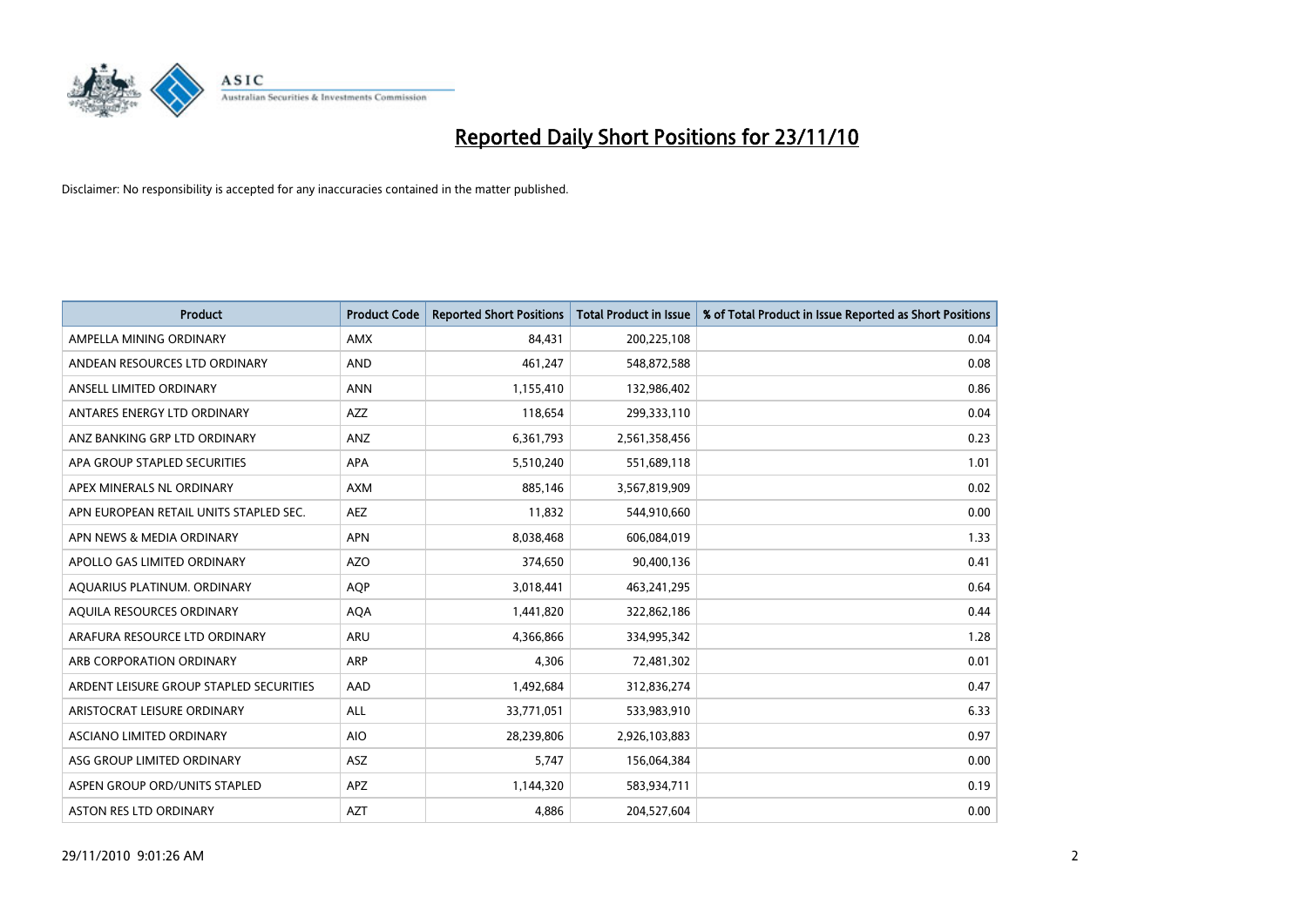

| <b>Product</b>                          | <b>Product Code</b> | <b>Reported Short Positions</b> | Total Product in Issue | % of Total Product in Issue Reported as Short Positions |
|-----------------------------------------|---------------------|---------------------------------|------------------------|---------------------------------------------------------|
| ASTRO JAP PROP GROUP STAPLED SECURITIES | AJA                 | 540,337                         | 508,212,161            | 0.11                                                    |
| ASX LIMITED ORDINARY                    | ASX                 | 1,220,894                       | 175,136,729            | 0.71                                                    |
| ATLANTIC LIMITED ORDINARY               | ATI                 | 176,324                         | 107,914,290            | 0.16                                                    |
| ATLAS IRON LIMITED ORDINARY             | <b>AGO</b>          | 5,718,661                       | 546,307,119            | 1.04                                                    |
| AUCKLAND INTERNATION ORDINARY           | AIA                 | 125,689                         | 1,317,998,787          | 0.01                                                    |
| <b>AURORA OIL &amp; GAS ORDINARY</b>    | <b>AUT</b>          | 226,914                         | 318,365,342            | 0.06                                                    |
| AUSDRILL LIMITED ORDINARY               | <b>ASL</b>          | 105,085                         | 262,467,242            | 0.03                                                    |
| AUSENCO LIMITED ORDINARY                | AAX                 | 4,947,494                       | 122,427,576            | 4.03                                                    |
| AUSTAL LIMITED ORDINARY                 | ASB                 | 194,876                         | 188,069,638            | 0.09                                                    |
| <b>AUSTAR UNITED ORDINARY</b>           | <b>AUN</b>          | 14,292,033                      | 1,271,329,063          | 1.12                                                    |
| AUSTBROKERS HOLDINGS ORDINARY           | <b>AUB</b>          | 2                               | 54,339,433             | 0.00                                                    |
| AUSTIN ENGINEERING ORDINARY             | ANG                 | 9,576                           | 71,364,403             | 0.01                                                    |
| <b>AUSTRALAND ASSETS ASSETS</b>         | AAZPB               | 1,168                           | 2,750,000              | 0.04                                                    |
| AUSTRALAND PROPERTY STAPLED SECURITY    | <b>ALZ</b>          | 234,189                         | 576,837,197            | 0.03                                                    |
| AUSTRALIAN AGRICULT, ORDINARY           | AAC                 | 1,692,180                       | 264,264,459            | 0.64                                                    |
| <b>AUSTRALIAN EDUCATION UNITS</b>       | <b>AEU</b>          | 625,000                         | 134,973,383            | 0.46                                                    |
| AUSTRALIAN INFRASTR, UNITS/ORDINARY     | <b>AIX</b>          | 154,229                         | 620,733,944            | 0.02                                                    |
| AUSTRALIAN PHARM. ORDINARY              | API                 | 973,474                         | 488,115,883            | 0.19                                                    |
| AUTOMOTIVE HOLDINGS ORDINARY            | <b>AHE</b>          | 3,303                           | 225,731,300            | 0.00                                                    |
| AVEXA LIMITED ORDINARY                  | <b>AVX</b>          | 243,657                         | 847,688,779            | 0.03                                                    |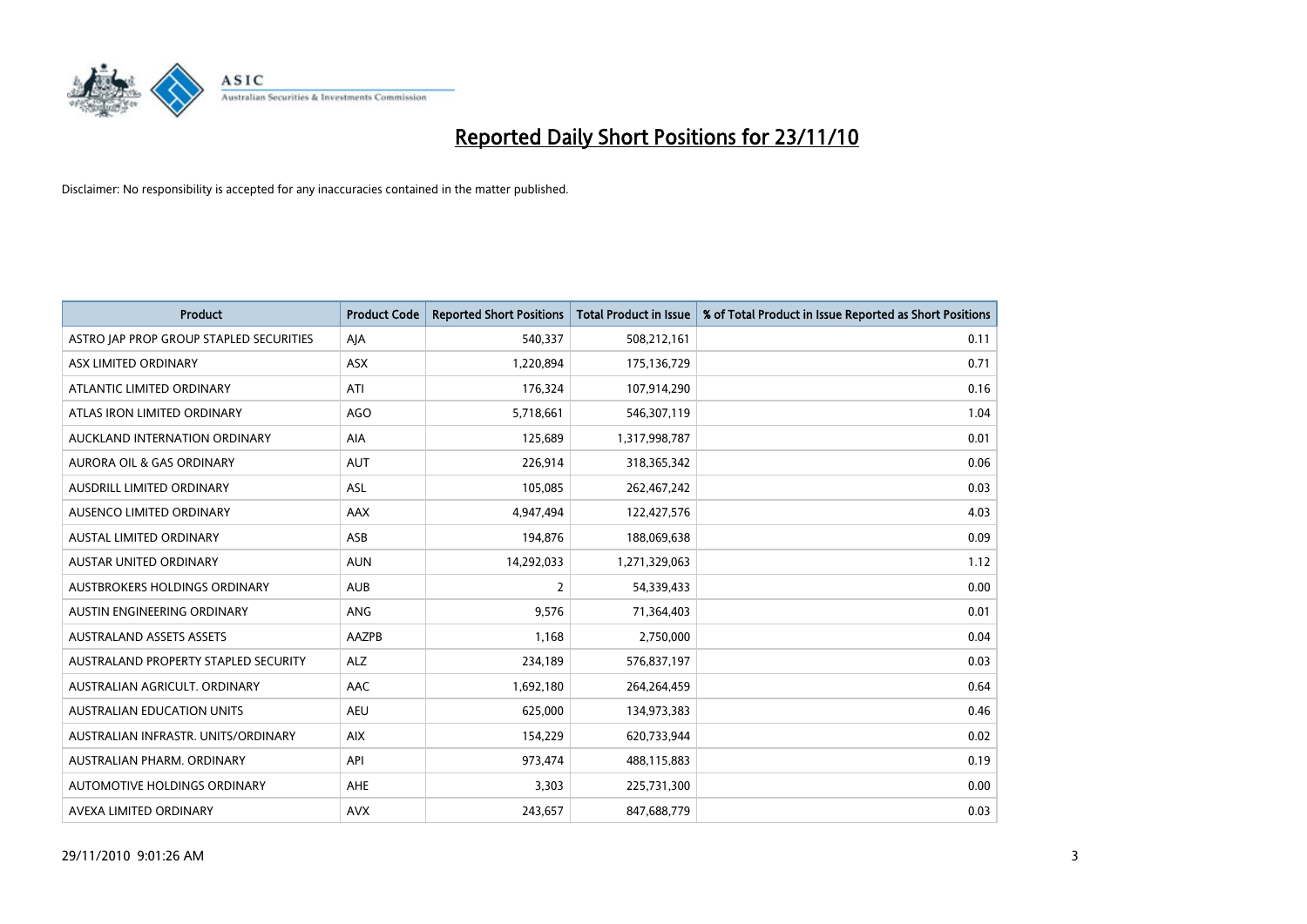

| Product                              | <b>Product Code</b> | <b>Reported Short Positions</b> | <b>Total Product in Issue</b> | % of Total Product in Issue Reported as Short Positions |
|--------------------------------------|---------------------|---------------------------------|-------------------------------|---------------------------------------------------------|
| AVOCA RESOURCES ORDINARY             | <b>AVO</b>          | 198,306                         | 302,379,660                   | 0.07                                                    |
| AWB LIMITED ORDINARY                 | AWB                 | 4,181,576                       | 824,281,667                   | 0.51                                                    |
| AWE LIMITED ORDINARY                 | <b>AWE</b>          | 5,388,160                       | 521,871,941                   | 1.03                                                    |
| AXA ASIA PACIFIC ORDINARY            | <b>AXA</b>          | 6,106,557                       | 2,067,095,545                 | 0.28                                                    |
| AZUMAH RESOURCES ORDINARY            | <b>AZM</b>          | 4,000                           | 221,946,055                   | 0.00                                                    |
| BANK OF QUEENSLAND. ORDINARY         | <b>BOQ</b>          | 1,450,742                       | 220,044,823                   | 0.65                                                    |
| <b>BANNERMAN RESOURCES ORDINARY</b>  | <b>BMN</b>          | 120.097                         | 201,710,934                   | 0.06                                                    |
| <b>BASS STRAIT OIL CO ORDINARY</b>   | <b>BAS</b>          | 1,482                           | 291,030,250                   | 0.00                                                    |
| <b>BATHURST RESOURCES ORDINARY</b>   | <b>BTU</b>          | 3,400,000                       | 605,938,372                   | 0.56                                                    |
| <b>BAUXITE RESOURCE LTD ORDINARY</b> | <b>BAU</b>          | 35,697                          | 234,379,896                   | 0.02                                                    |
| BC IRON LIMITED ORDINARY             | <b>BCI</b>          | 21,500                          | 88,061,000                    | 0.02                                                    |
| <b>BEACH ENERGY LIMITED ORDINARY</b> | <b>BPT</b>          | 2,298,824                       | 1,098,548,140                 | 0.20                                                    |
| BENDIGO AND ADELAIDE ORDINARY        | <b>BEN</b>          | 3,522,449                       | 357,572,785                   | 0.98                                                    |
| BERKELEY RESOURCES ORDINARY          | <b>BKY</b>          | 346,390                         | 137,817,062                   | 0.24                                                    |
| <b>BHP BILLITON LIMITED ORDINARY</b> | <b>BHP</b>          | 22,513,148                      | 3,356,081,497                 | 0.63                                                    |
| <b>BILLABONG ORDINARY</b>            | <b>BBG</b>          | 8,173,178                       | 253,613,826                   | 3.19                                                    |
| <b>BIOTA HOLDINGS ORDINARY</b>       | <b>BTA</b>          | 1,569,219                       | 180,691,377                   | 0.87                                                    |
| <b>BISALLOY STEEL ORDINARY</b>       | <b>BIS</b>          | 84,480                          | 216,455,965                   | 0.04                                                    |
| BKI INVESTMENT LTD ORDINARY          | BKI                 | 508                             | 420,919,092                   | 0.00                                                    |
| <b>BLACKTHORN RESOURCES ORDINARY</b> | <b>BTR</b>          | 35,848                          | 106,885,300                   | 0.03                                                    |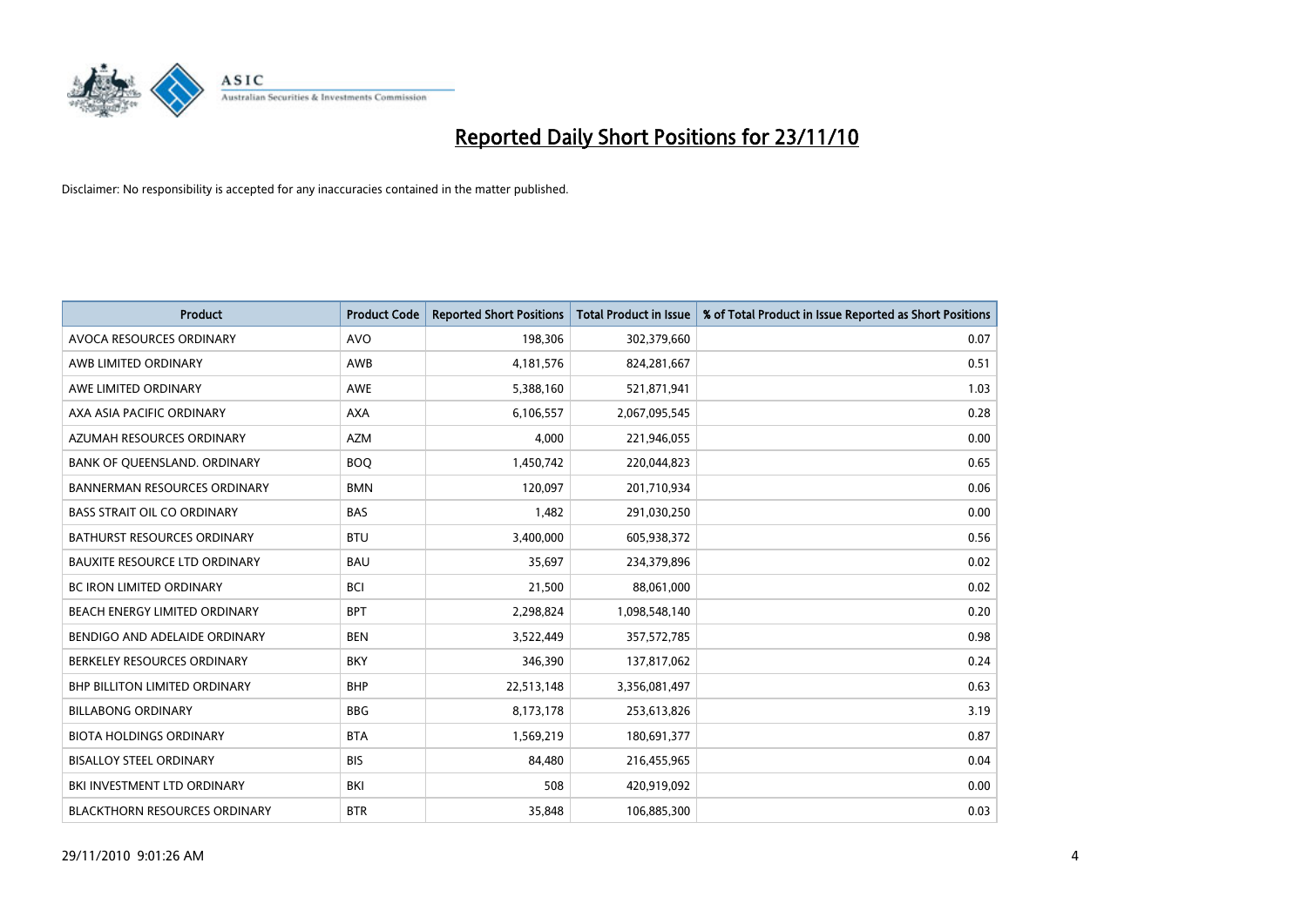

| <b>Product</b>                           | <b>Product Code</b> | <b>Reported Short Positions</b> | <b>Total Product in Issue</b> | % of Total Product in Issue Reported as Short Positions |
|------------------------------------------|---------------------|---------------------------------|-------------------------------|---------------------------------------------------------|
| <b>BLUESCOPE STEEL LTD ORDINARY</b>      | <b>BSL</b>          | 12,438,804                      | 1,842,207,385                 | 0.66                                                    |
| <b>BOART LONGYEAR ORDINARY</b>           | <b>BLY</b>          | 3,772,136                       | 461,163,412                   | 0.83                                                    |
| <b>BOOM LOGISTICS ORDINARY</b>           | <b>BOL</b>          | 337,999                         | 461,500,712                   | 0.07                                                    |
| BORAL LIMITED. ORDINARY                  | <b>BLD</b>          | 19,952,575                      | 724,369,392                   | 2.77                                                    |
| BOTSWANA METALS LTD ORDINARY             | <b>BML</b>          | 7,000                           | 106,087,760                   | 0.01                                                    |
| <b>BOW ENERGY LIMITED ORDINARY</b>       | <b>BOW</b>          | 121,132                         | 322,927,187                   | 0.03                                                    |
| <b>BRADKEN LIMITED ORDINARY</b>          | <b>BKN</b>          | 427,111                         | 139,639,929                   | 0.30                                                    |
| <b>BRAMBLES LIMITED ORDINARY</b>         | <b>BXB</b>          | 9,572,059                       | 1,434,431,389                 | 0.66                                                    |
| BREVILLE GROUP LTD ORDINARY              | <b>BRG</b>          | 2,740                           | 129,615,322                   | 0.00                                                    |
| <b>BRICKWORKS LIMITED ORDINARY</b>       | <b>BKW</b>          | 28,796                          | 147,567,333                   | 0.01                                                    |
| <b>BROCKMAN RESOURCES ORDINARY</b>       | <b>BRM</b>          | 166,067                         | 142,963,151                   | 0.12                                                    |
| BT INVESTMENT MNGMNT ORDINARY            | <b>BTT</b>          | 956                             | 160,000,000                   | 0.00                                                    |
| <b>BUNNINGS WAREHOUSE ORDINARY UNITS</b> | <b>BWP</b>          | 403,191                         | 427,042,646                   | 0.09                                                    |
| <b>BUREY GOLD LIMITED ORDINARY</b>       | <b>BYR</b>          | 49,390                          | 238,685,017                   | 0.02                                                    |
| <b>BURU ENERGY ORDINARY</b>              | <b>BRU</b>          | 171,612                         | 182,780,549                   | 0.09                                                    |
| CABCHARGE AUSTRALIA ORDINARY             | CAB                 | 1,118,262                       | 120,437,014                   | 0.93                                                    |
| CALTEX AUSTRALIA ORDINARY                | <b>CTX</b>          | 6,840,994                       | 270,000,000                   | 2.51                                                    |
| CAMPBELL BROTHERS ORDINARY               | <b>CPB</b>          | 106,815                         | 66,959,593                    | 0.17                                                    |
| CAPE LAMBERT RES LTD ORDINARY            | <b>CFE</b>          | 1,860,542                       | 593,166,467                   | 0.31                                                    |
| <b>CARBON ENERGY ORDINARY</b>            | <b>CNX</b>          | 455,452                         | 609,747,650                   | 0.07                                                    |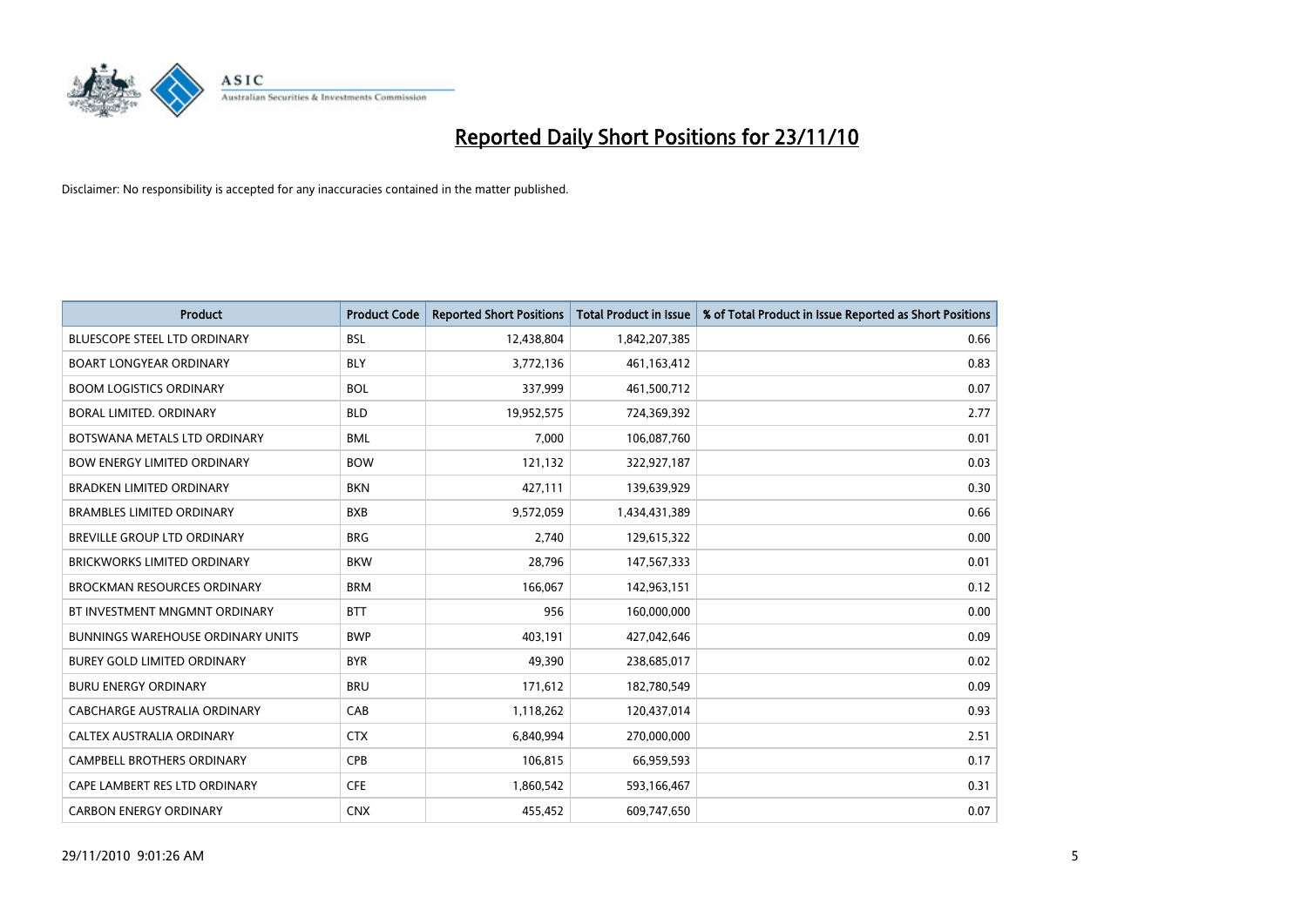

| <b>Product</b>                                | <b>Product Code</b> | <b>Reported Short Positions</b> | <b>Total Product in Issue</b> | % of Total Product in Issue Reported as Short Positions |
|-----------------------------------------------|---------------------|---------------------------------|-------------------------------|---------------------------------------------------------|
| <b>CARDNO LIMITED ORDINARY</b>                | CDD                 | 16,795                          | 105,797,439                   | 0.01                                                    |
| CARNARVON PETROLEUM ORDINARY                  | <b>CVN</b>          | 1,174,930                       | 686,759,634                   | 0.17                                                    |
| <b>CARNEGIE WAVE ENERGY ORDINARY</b>          | <b>CWE</b>          | 83,000                          | 565,237,627                   | 0.01                                                    |
| CARPATHIAN RESOURCES ORDINARY                 | <b>CPN</b>          | 75,000                          | 265,533,501                   | 0.03                                                    |
| CARPENTARIA EXP. LTD ORDINARY                 | CAP                 | 9,777                           | 94,171,301                    | 0.01                                                    |
| CARSALES.COM LTD ORDINARY                     | <b>CRZ</b>          | 1,376,250                       | 232,750,800                   | 0.59                                                    |
| CASH CONVERTERS ORD/DIV ACCESS                | CCV                 | 147,091                         | 379,761,025                   | 0.03                                                    |
| <b>CASPIAN OIL &amp; GAS ORDINARY</b>         | <b>CIG</b>          | 50,000                          | 1,331,500,513                 | 0.00                                                    |
| CATALPA RESOURCES ORDINARY                    | CAH                 | 129,514                         | 162,776,842                   | 0.08                                                    |
| CEC GROUP LIMITED ORDINARY                    | <b>CEG</b>          | 1,750                           | 79,662,662                    | 0.00                                                    |
| <b>CELLNET GROUP ORDINARY</b>                 | <b>CLT</b>          | 1,342                           | 69,875,723                    | 0.00                                                    |
| CENTENNIAL COAL ORDINARY                      | <b>CEY</b>          | 419,037                         | 395,126,381                   | 0.11                                                    |
| CENTRAL PETROLEUM ORDINARY                    | <b>CTP</b>          | 11,455                          | 982,297,842                   | 0.00                                                    |
| <b>CENTRO PROPERTIES UNITS/ORD STAPLED</b>    | <b>CNP</b>          | 573,739                         | 972,414,514                   | 0.06                                                    |
| <b>CENTRO RETAIL GROUP STAPLED SECURITIES</b> | <b>CER</b>          | 804,451                         | 2,286,399,424                 | 0.03                                                    |
| <b>CERAMIC FUEL CELLS ORDINARY</b>            | <b>CFU</b>          | 140,326                         | 1,200,679,566                 | 0.01                                                    |
| <b>CFS RETAIL PROPERTY UNITS</b>              | <b>CFX</b>          | 31,124,217                      | 2,820,392,571                 | 1.10                                                    |
| CHALLENGER DIV.PRO. STAPLED UNITS             | <b>CDI</b>          | 81,993                          | 913,426,007                   | 0.00                                                    |
| <b>CHALLENGER F.S.G.LTD ORDINARY</b>          | <b>CGF</b>          | 8,024,629                       | 502,403,359                   | 1.59                                                    |
| <b>CHALLENGER INFRAST. STAPLED UNITS</b>      | <b>CIF</b>          | 18,562                          | 316,223,785                   | 0.00                                                    |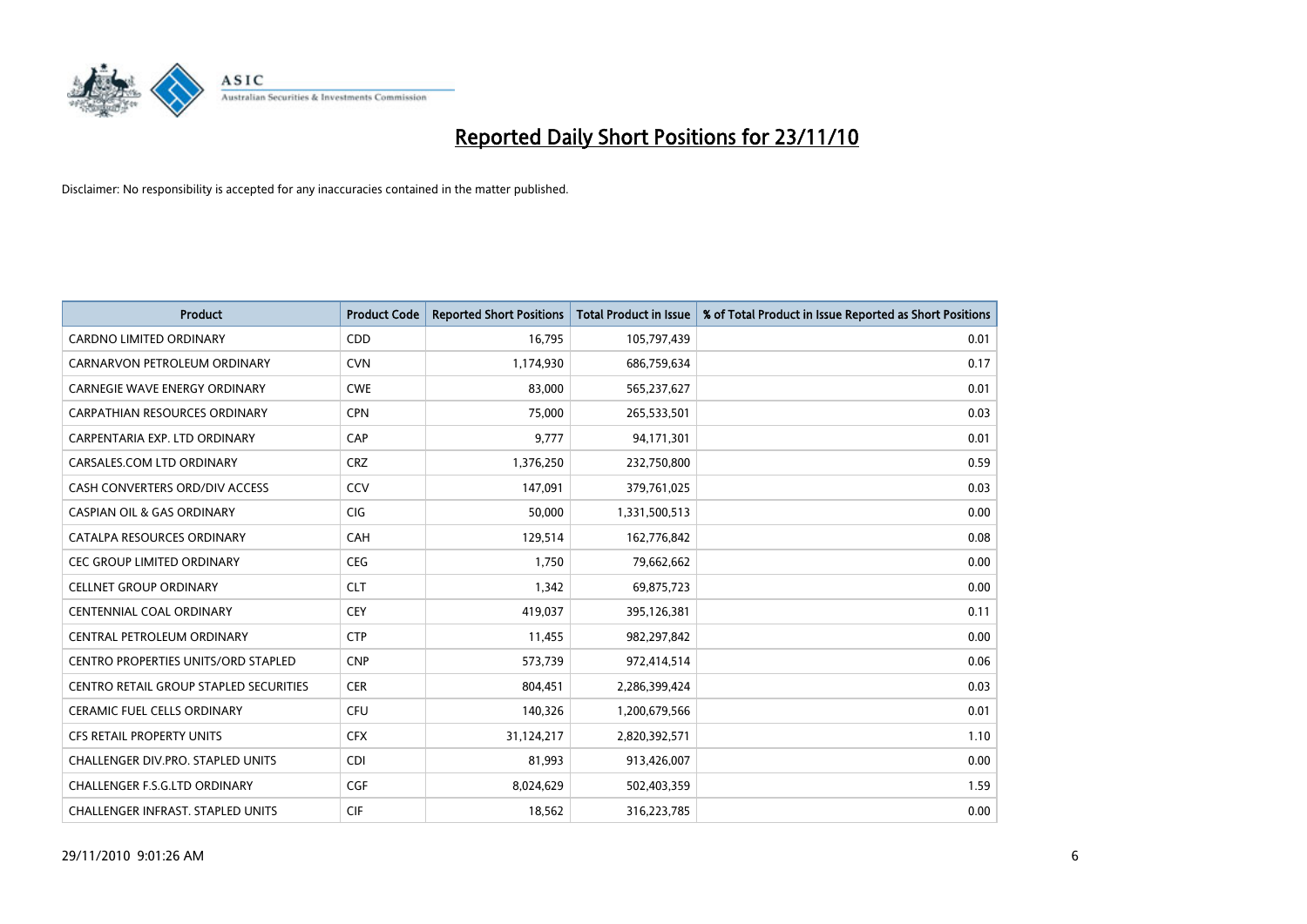

| <b>Product</b>                           | <b>Product Code</b> | <b>Reported Short Positions</b> | Total Product in Issue | % of Total Product in Issue Reported as Short Positions |
|------------------------------------------|---------------------|---------------------------------|------------------------|---------------------------------------------------------|
| <b>CHANDLER MACLEOD LTD ORDINARY</b>     | <b>CMG</b>          | 11,970                          | 422,031,685            | 0.00                                                    |
| CHARTER HALL GROUP STAPLED US P DEF SET  | <b>CHCDA</b>        | 698,945                         | 306, 341, 272          | 0.23                                                    |
| <b>CHARTER HALL OFFICE UNIT</b>          | CQO                 | 1,200,286                       | 493,319,730            | 0.25                                                    |
| <b>CHARTER HALL RETAIL UNITS</b>         | <b>COR</b>          | 111,212                         | 305,810,723            | 0.02                                                    |
| CHEMGENEX PHARMACEUT ORDINARY            | <b>CXS</b>          | 195,195                         | 283,348,870            | 0.07                                                    |
| CITADEL RESOURCE GRP ORDINARY            | CGG                 | 1,928,854                       | 2,367,666,467          | 0.08                                                    |
| CITIGOLD CORP LTD ORDINARY               | <b>CTO</b>          | 2,208,686                       | 964,512,301            | 0.23                                                    |
| CLINUVEL PHARMACEUT. DEFERRED SETTLEMENT | <b>CUVDA</b>        | 4,127                           | 30,344,367             | 0.01                                                    |
| <b>CLOUGH LIMITED ORDINARY</b>           | <b>CLO</b>          | 493,056                         | 770,906,269            | 0.05                                                    |
| <b>COAL &amp; ALLIED ORDINARY</b>        | <b>CNA</b>          | 8,481                           | 86,584,735             | 0.01                                                    |
| COAL OF AFRICA LTD ORDINARY              | <b>CZA</b>          | 1,034,829                       | 530,514,663            | 0.19                                                    |
| <b>COALSPUR MINES LTD ORDINARY</b>       | <b>CPL</b>          | 1,163,538                       | 437,857,575            | 0.26                                                    |
| COCA-COLA AMATIL ORDINARY                | <b>CCL</b>          | 3,648,419                       | 755,998,717            | 0.46                                                    |
| <b>COCHLEAR LIMITED ORDINARY</b>         | <b>COH</b>          | 1,003,179                       | 56,666,632             | 1.76                                                    |
| <b>COCKATOO COAL ORDINARY</b>            | <b>COK</b>          | 1,500,001                       | 970,036,951            | 0.15                                                    |
| <b>COEUR D'ALENE MINES. CDI 1:1</b>      | <b>CXC</b>          | 1,000                           | 3,255,019              | 0.03                                                    |
| <b>COFFEY INTERNATIONAL ORDINARY</b>     | <b>COF</b>          | 35,794                          | 130,211,293            | 0.03                                                    |
| COMMONWEALTH BANK, ORDINARY              | <b>CBA</b>          | 16,677,205                      | 1,548,882,074          | 1.06                                                    |
| <b>COMMONWEALTH PROP ORDINARY UNITS</b>  | <b>CPA</b>          | 19,986,103                      | 2,012,803,230          | 0.98                                                    |
| <b>COMPASS RESOURCES ORDINARY</b>        | <b>CMR</b>          | 101,480                         | 147,402,920            | 0.07                                                    |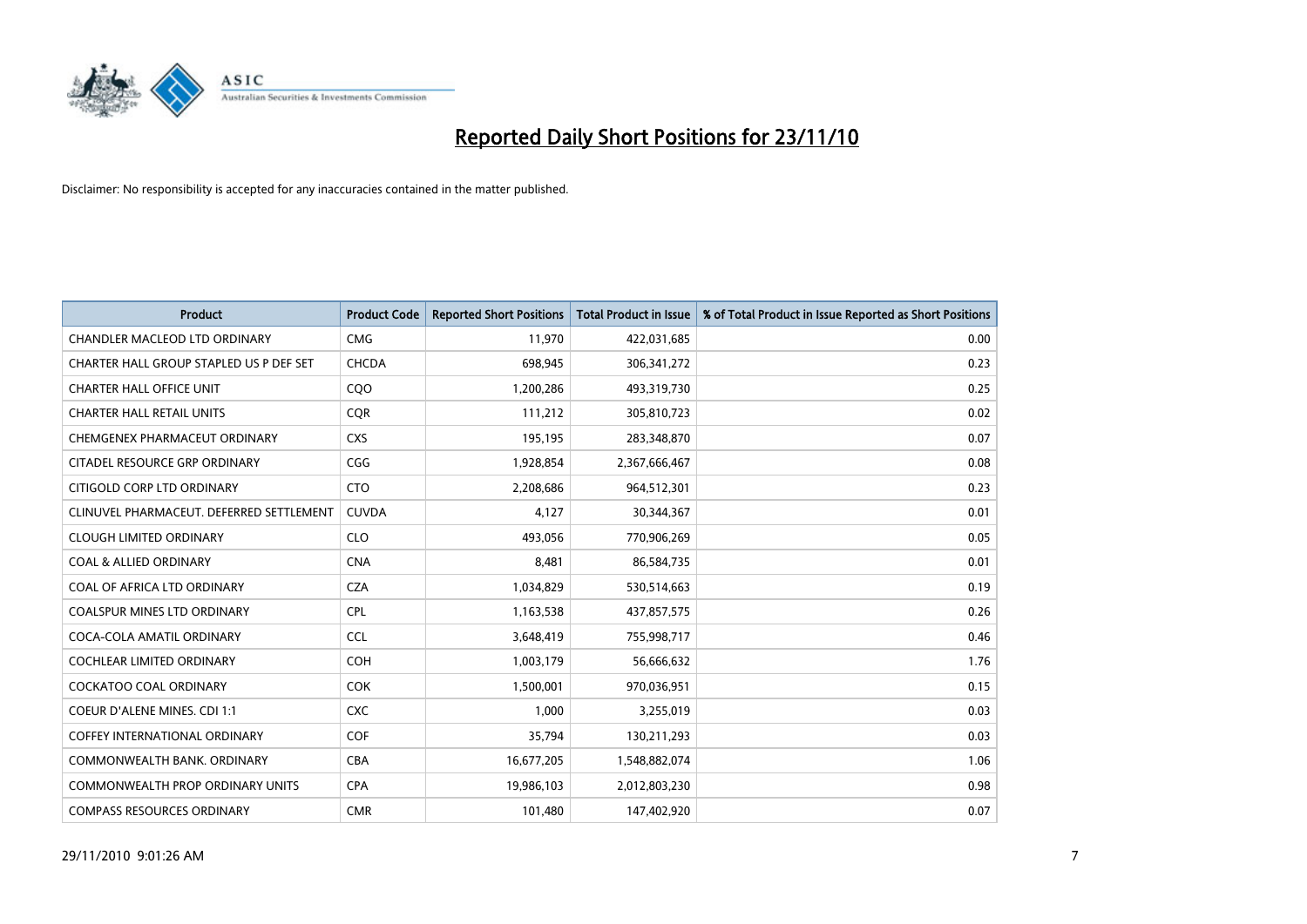

| <b>Product</b>                           | <b>Product Code</b> | <b>Reported Short Positions</b> | <b>Total Product in Issue</b> | % of Total Product in Issue Reported as Short Positions |
|------------------------------------------|---------------------|---------------------------------|-------------------------------|---------------------------------------------------------|
| <b>COMPUTERSHARE LTD ORDINARY</b>        | <b>CPU</b>          | 3,250,133                       | 555,664,059                   | 0.56                                                    |
| <b>CONNECTEAST GROUP STAPLED</b>         | <b>CEU</b>          | 32,703,220                      | 3,940,145,951                 | 0.82                                                    |
| CONQUEST MINING ORDINARY                 | CQT                 | 367,399                         | 532,320,600                   | 0.07                                                    |
| CONSOLIDATED MEDIA. ORDINARY             | <b>CMI</b>          | 3,277,380                       | 561,834,996                   | 0.58                                                    |
| <b>CONTANGO MICROCAP ORDINARY</b>        | <b>CTN</b>          | 7,500                           | 145,708,783                   | 0.01                                                    |
| <b>COOPER ENERGY LTD ORDINARY</b>        | <b>COE</b>          | 223,019                         | 292,576,001                   | 0.08                                                    |
| <b>COPPER STRIKE LTD ORDINARY</b>        | <b>CSE</b>          | 714                             | 129,455,571                   | 0.00                                                    |
| <b>COUNT FINANCIAL ORDINARY</b>          | COU                 | 16,748                          | 262,212,976                   | 0.01                                                    |
| CRANE GROUP LIMITED ORDINARY             | <b>CRG</b>          | 1,738,822                       | 79,110,667                    | 2.18                                                    |
| <b>CROMWELL GROUP STAPLED SECURITIES</b> | <b>CMW</b>          | 184,561                         | 909,626,240                   | 0.02                                                    |
| <b>CROWN LIMITED ORDINARY</b>            | <b>CWN</b>          | 2,155,162                       | 754,131,800                   | 0.28                                                    |
| <b>CSG LIMITED ORDINARY</b>              | CSV                 | 402,429                         | 244,874,695                   | 0.16                                                    |
| <b>CSL LIMITED ORDINARY</b>              | <b>CSL</b>          | 6,431,814                       | 548,912,102                   | 1.14                                                    |
| <b>CSR LIMITED ORDINARY</b>              | <b>CSR</b>          | 6,852,544                       | 1,517,909,514                 | 0.45                                                    |
| <b>CUDECO LIMITED ORDINARY</b>           | CDU                 | 1,216,421                       | 145,412,643                   | 0.84                                                    |
| <b>CUSTOMERS LIMITED ORDINARY</b>        | <b>CUS</b>          | 185,060                         | 134,869,357                   | 0.13                                                    |
| DART ENERGY LTD ORDINARY                 | <b>DTE</b>          | 1,974,428                       | 538,188,184                   | 0.37                                                    |
| DAVID JONES LIMITED ORDINARY             | <b>DJS</b>          | 11,850,153                      | 514,034,694                   | 2.31                                                    |
| <b>DECMIL GROUP LIMITED ORDINARY</b>     | <b>DCG</b>          | 17,397                          | 123,804,568                   | 0.01                                                    |
| DEEP YELLOW LIMITED ORDINARY             | <b>DYL</b>          | 15,876                          | 1,125,814,458                 | 0.00                                                    |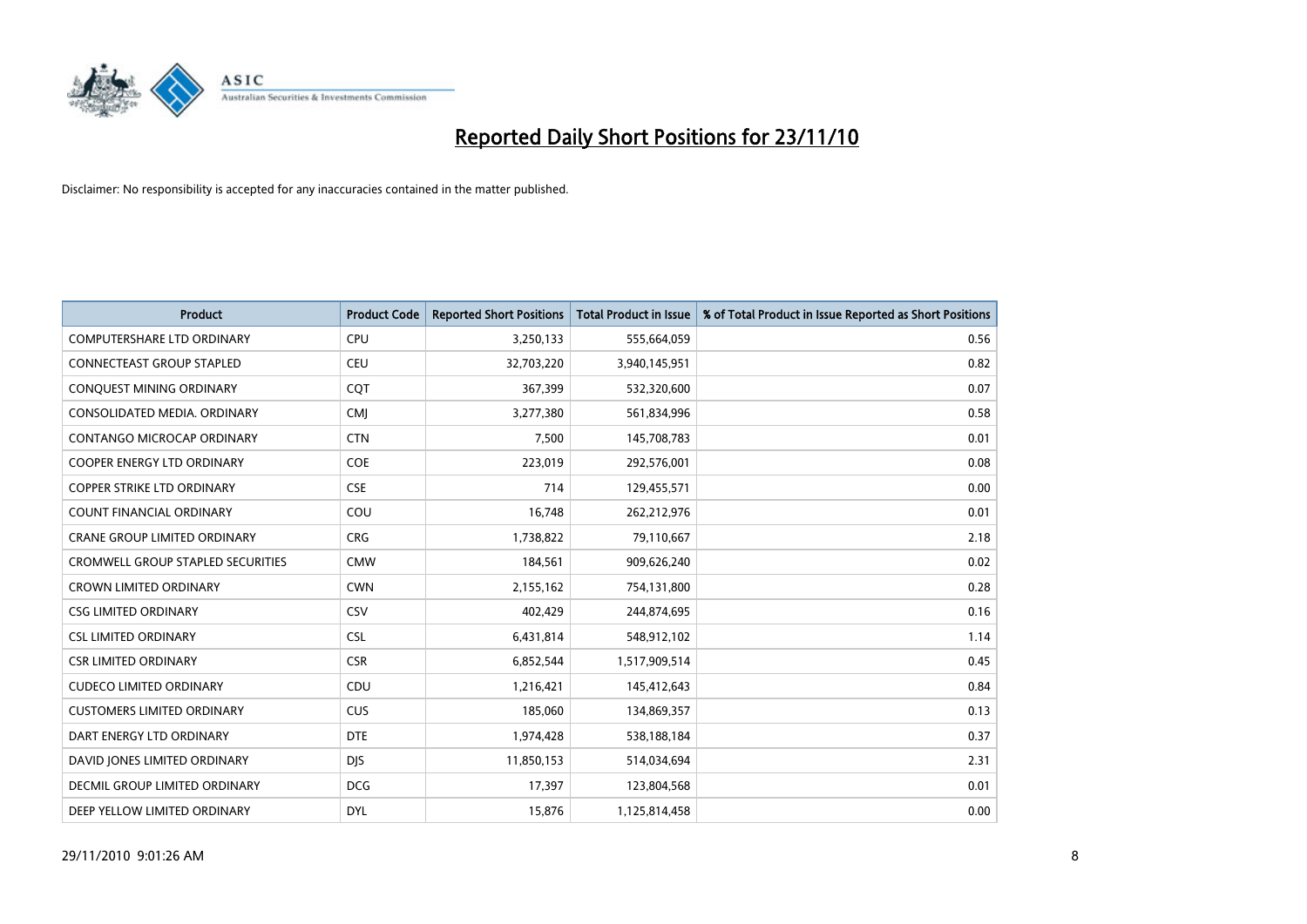

| <b>Product</b>                       | <b>Product Code</b> | <b>Reported Short Positions</b> | Total Product in Issue | % of Total Product in Issue Reported as Short Positions |
|--------------------------------------|---------------------|---------------------------------|------------------------|---------------------------------------------------------|
| DEVINE LIMITED ORDINARY              | <b>DVN</b>          | 1,000                           | 634,918,223            | 0.00                                                    |
| DEXUS PROPERTY GROUP STAPLED UNITS   | <b>DXS</b>          | 12,684,022                      | 4,839,024,176          | 0.26                                                    |
| DISCOVERY METALS LTD ORDINARY        | <b>DML</b>          | 584,341                         | 347,502,585            | 0.16                                                    |
| DOMINION MINING ORDINARY             | <b>DOM</b>          | 92,135                          | 103,520,259            | 0.08                                                    |
| DOMINO PIZZA ENTERPR ORDINARY        | <b>DMP</b>          | 3                               | 68,407,674             | 0.00                                                    |
| DOWNER EDI LIMITED ORDINARY          | <b>DOW</b>          | 1,912,993                       | 343,178,483            | 0.55                                                    |
| DUET GROUP STAPLED US PROHIBIT.      | <b>DUE</b>          | 2,224,818                       | 887,304,690            | 0.25                                                    |
| DULUXGROUP LIMITED ORDINARY          | <b>DLX</b>          | 455,008                         | 366,992,120            | 0.11                                                    |
| DYESOL LIMITED ORDINARY              | <b>DYE</b>          | 340,000                         | 143,379,333            | 0.24                                                    |
| <b>EASTERN STAR GAS ORDINARY</b>     | <b>ESG</b>          | 3,305,411                       | 991,567,041            | 0.32                                                    |
| EDT RETAIL TRUST UNITS               | <b>EDT</b>          | 99,457                          | 4,700,290,868          | 0.00                                                    |
| <b>ELDERS LIMITED ORDINARY</b>       | <b>ELD</b>          | 16,844,993                      | 448,598,480            | 3.73                                                    |
| ELDORADO GOLD CORP CDI 1:1           | EAU                 | 18,399                          | 20,934,663             | 0.08                                                    |
| ELIXIR PETROLEUM LTD ORDINARY        | <b>EXR</b>          | 324,400                         | 188,988,472            | 0.17                                                    |
| <b>EMECO HOLDINGS ORDINARY</b>       | <b>EHL</b>          | 75,869                          | 631,237,586            | 0.01                                                    |
| <b>ENERGY RESOURCES ORDINARY 'A'</b> | <b>ERA</b>          | 2,070,169                       | 190,737,934            | 1.08                                                    |
| <b>ENERGY WORLD CORPOR, ORDINARY</b> | <b>EWC</b>          | 2,050,714                       | 1,561,166,672          | 0.13                                                    |
| <b>ENTEK ENERGY LTD ORDINARY</b>     | ETE                 | 489,903                         | 287,692,535            | 0.17                                                    |
| <b>ENTELLECT SOLUTIONS ORDINARY</b>  | <b>ESN</b>          | 464,050                         | 1,740,334,200          | 0.03                                                    |
| ENVESTRA LIMITED ORDINARY            | ENV                 | 1,524,444                       | 1,430,398,609          | 0.10                                                    |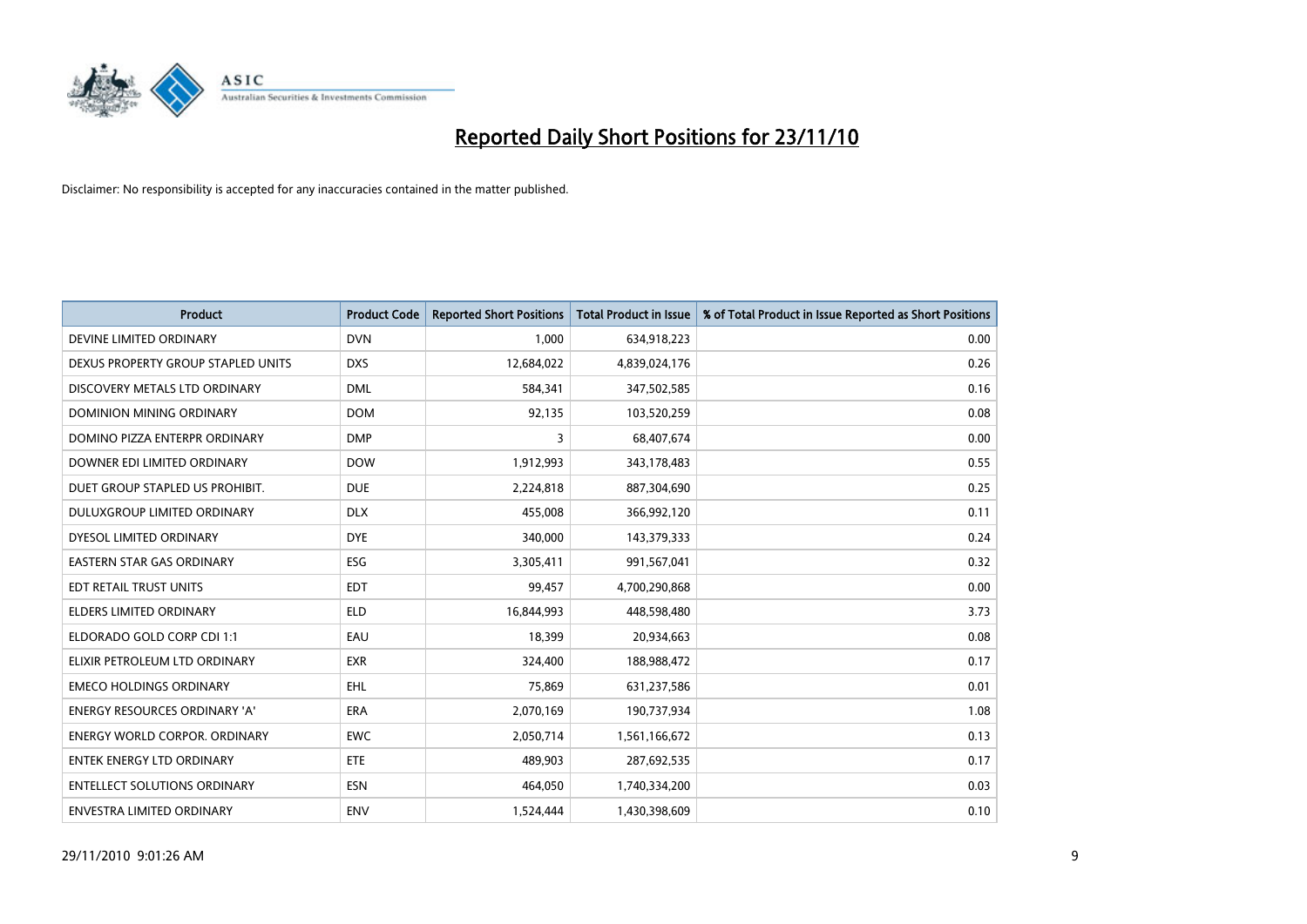

| Product                                   | <b>Product Code</b> | <b>Reported Short Positions</b> | <b>Total Product in Issue</b> | % of Total Product in Issue Reported as Short Positions |
|-------------------------------------------|---------------------|---------------------------------|-------------------------------|---------------------------------------------------------|
| EQUINOX MINERALS LTD CHESS DEPOSITARY INT | EON                 | 3,700,002                       | 708,378,211                   | 0.53                                                    |
| EVEREST FINANCIAL ORDINARY                | <b>EFG</b>          | 4,300                           | 251,442,316                   | 0.00                                                    |
| EXTRACT RESOURCES ORDINARY                | <b>EXT</b>          | 617,391                         | 243,302,298                   | 0.26                                                    |
| FAIRFAX MEDIA LTD ORDINARY                | <b>FXJ</b>          | 267,886,662                     | 2,351,955,725                 | 11.39                                                   |
| <b>FANTASTIC HOLDINGS ORDINARY</b>        | <b>FAN</b>          | 3,000                           | 102,693,495                   | 0.00                                                    |
| FERRAUS LIMITED ORDINARY                  | <b>FRS</b>          | 370                             | 205,700,890                   | 0.00                                                    |
| FISHER & PAYKEL APP. ORDINARY             | <b>FPA</b>          | 10,181,197                      | 724,235,162                   | 1.41                                                    |
| FISHER & PAYKEL H. ORDINARY               | <b>FPH</b>          | 2,029,481                       | 517,444,890                   | 0.39                                                    |
| FKP PROPERTY GROUP STAPLED SECURITIES     | <b>FKP</b>          | 4,099,993                       | 1,174,033,185                 | 0.35                                                    |
| FLEETWOOD CORP ORDINARY                   | <b>FWD</b>          | 84,457                          | 57,281,484                    | 0.15                                                    |
| FLETCHER BUILDING ORDINARY                | <b>FBU</b>          | 637,370                         | 611,250,393                   | 0.10                                                    |
| FLEXIGROUP LIMITED ORDINARY               | <b>FXL</b>          | 25,626                          | 275,472,492                   | 0.01                                                    |
| <b>FLIGHT CENTRE ORDINARY</b>             | <b>FLT</b>          | 2,644,737                       | 99,787,921                    | 2.66                                                    |
| FLINDERS MINES LTD ORDINARY               | <b>FMS</b>          | 20,946,166                      | 1,820,149,571                 | 1.15                                                    |
| <b>FORGE GROUP LIMITED ORDINARY</b>       | FGE                 |                                 | 82,814,014                    | 0.00                                                    |
| FORTE ENERGY NL ORDINARY                  | <b>FTE</b>          | 2,658,986                       | 580,658,031                   | 0.46                                                    |
| FORTESCUE METALS GRP ORDINARY             | <b>FMG</b>          | 7,871,088                       | 3,111,805,238                 | 0.20                                                    |
| <b>FOSTER'S GROUP ORDINARY</b>            | FGL                 | 6,423,047                       | 1,930,723,313                 | 0.34                                                    |
| FTD CORPORATION ORDINARY                  | <b>FTD</b>          | 8,088                           | 100,421,069                   | 0.01                                                    |
| <b>FUNTASTIC LIMITED ORDINARY</b>         | <b>FUN</b>          | 322,528                         | 340,997,682                   | 0.09                                                    |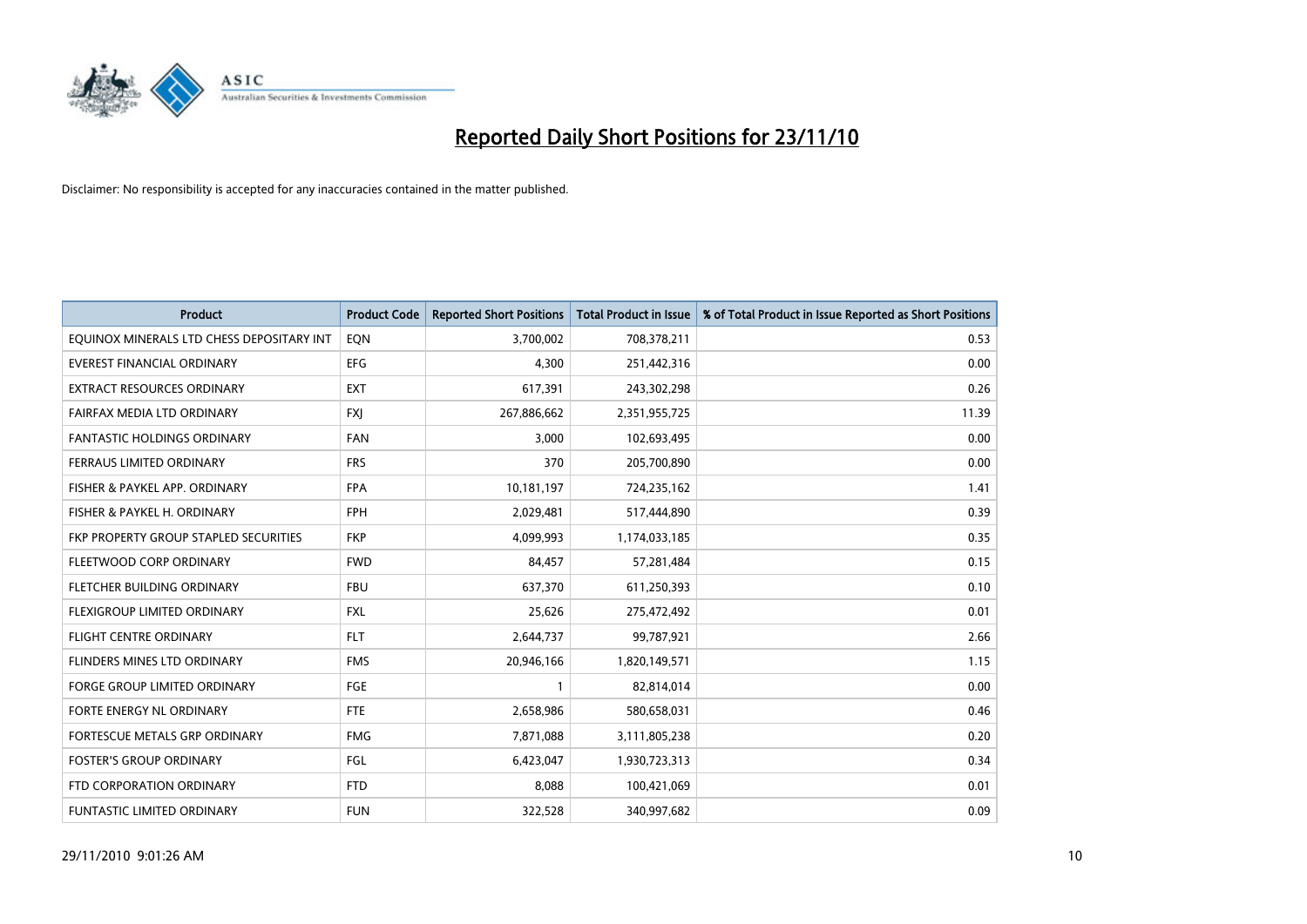

| <b>Product</b>                                   | <b>Product Code</b> | <b>Reported Short Positions</b> | Total Product in Issue | % of Total Product in Issue Reported as Short Positions |
|--------------------------------------------------|---------------------|---------------------------------|------------------------|---------------------------------------------------------|
| <b>G.U.D. HOLDINGS ORDINARY</b>                  | <b>GUD</b>          | 163,176                         | 68,426,721             | 0.23                                                    |
| <b>GALAXY RESOURCES ORDINARY</b>                 | <b>GXY</b>          | 514,424                         | 191,903,358            | 0.26                                                    |
| <b>GEODYNAMICS LIMITED ORDINARY</b>              | GDY                 | 333,411                         | 292,840,219            | 0.11                                                    |
| <b>GINDALBIE METALS LTD ORDINARY</b>             | <b>GBG</b>          | 10,814,640                      | 850,108,099            | 1.26                                                    |
| <b>GIRALIA RESOURCES NL ORDINARY</b>             | <b>GIR</b>          | 295,189                         | 181,160,170            | 0.16                                                    |
| <b>GLOBAL MINING ORDINARY</b>                    | <b>GMI</b>          | 8,951                           | 191,820,968            | 0.00                                                    |
| <b>GLOBAL PETROLEUM ORDINARY</b>                 | GBP                 | 21,594                          | 174,444,787            | 0.01                                                    |
| <b>GLOUCESTER COAL ORDINARY</b>                  | GCL                 | 255,053                         | 140,447,062            | 0.18                                                    |
| <b>GME RESOURCES LTD ORDINARY</b>                | <b>GME</b>          | 800                             | 302,352,750            | 0.00                                                    |
| <b>GOLDEN GATE PETROL ORDINARY</b>               | GGP                 | 11,538                          | 1,067,159,955          | 0.00                                                    |
| <b>GOLDEN WEST RESOURCE ORDINARY</b>             | <b>GWR</b>          | 1,617                           | 164,606,127            | 0.00                                                    |
| <b>GOODMAN FIELDER, ORDINARY</b>                 | <b>GFF</b>          | 17,053,035                      | 1,380,386,438          | 1.25                                                    |
| <b>GOODMAN GROUP STAPLED US PROHIBIT.</b>        | <b>GMG</b>          | 5,350,698                       | 6,369,751,394          | 0.07                                                    |
| <b>GPT GROUP STAPLED SEC.</b>                    | GPT                 | 9,383,598                       | 1,855,529,431          | 0.49                                                    |
| <b>GRAINCORP LIMITED A CLASS ORDINARY</b>        | <b>GNC</b>          | 201,729                         | 198,318,900            | 0.11                                                    |
| <b>GRANGE RESOURCES, ORDINARY</b>                | <b>GRR</b>          | 1,495,899                       | 1,152,077,403          | 0.13                                                    |
| <b>GREENLAND MIN EN LTD ORDINARY</b>             | GGG                 | 523,327                         | 270,381,502            | 0.19                                                    |
| <b>GRYPHON MINERALS LTD ORDINARY</b>             | GRY                 | 11,452                          | 289,272,058            | 0.00                                                    |
| <b>GUINNESS PEAT GROUP. CHESS DEPOSITARY INT</b> | <b>GPG</b>          | 55                              | 304,490,416            | 0.00                                                    |
| <b>GUNNS LIMITED ORDINARY</b>                    | <b>GNS</b>          | 12,934,755                      | 806,734,892            | 1.59                                                    |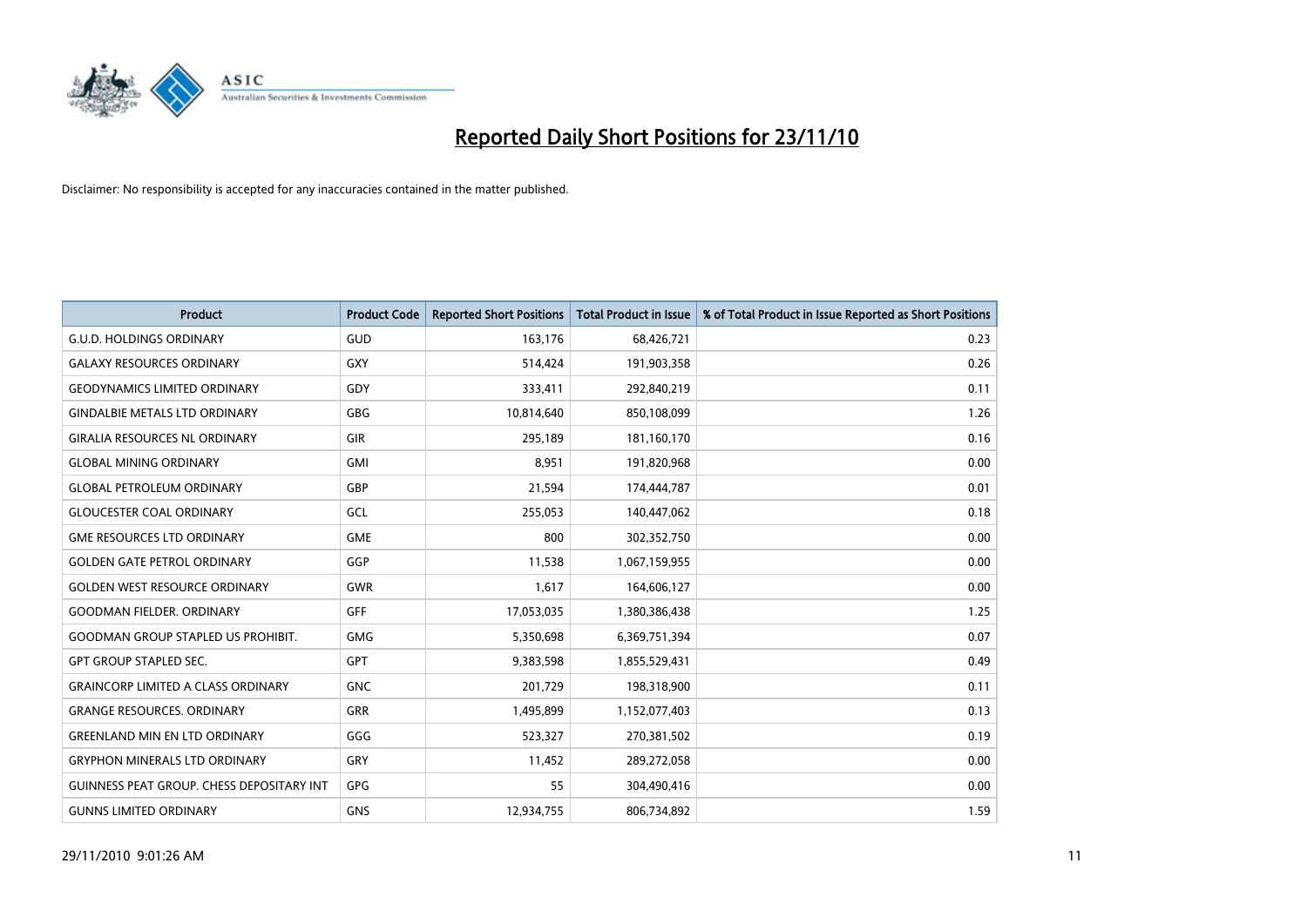

| Product                               | <b>Product Code</b> | <b>Reported Short Positions</b> | Total Product in Issue | % of Total Product in Issue Reported as Short Positions |
|---------------------------------------|---------------------|---------------------------------|------------------------|---------------------------------------------------------|
| <b>GWA GROUP LTD ORDINARY</b>         | <b>GWA</b>          | 2,733,686                       | 301,102,514            | 0.91                                                    |
| <b>HARVEY NORMAN ORDINARY</b>         | <b>HVN</b>          | 31,027,592                      | 1,062,316,784          | 2.93                                                    |
| <b>HASTIE GROUP LIMITED ORDINARY</b>  | <b>HST</b>          | 805,072                         | 239,716,924            | 0.33                                                    |
| HASTINGS DIVERSIFIED STAPLED SECURITY | <b>HDF</b>          | 102,204                         | 518,300,758            | 0.01                                                    |
| <b>HEARTWARE INT INC CDI 35:1</b>     | <b>HIN</b>          | 272,008                         | 66,059,280             | 0.41                                                    |
| <b>HENDERSON GROUP CDI 1:1</b>        | <b>HGG</b>          | 6,025,048                       | 560,588,825            | 1.06                                                    |
| HFA HOLDINGS LIMITED ORDINARY         | <b>HFA</b>          | 1,845,937                       | 469,330,170            | 0.39                                                    |
| HIGHLANDS PACIFIC ORDINARY            | HIG                 | 2,382,805                       | 685,407,148            | 0.35                                                    |
| HILLGROVE RES LTD ORDINARY            | <b>HGO</b>          | 4,596,646                       | 540,803,911            | 0.86                                                    |
| HILLS HOLDINGS LTD ORDINARY           | <b>HIL</b>          | 191,526                         | 248,676,841            | 0.07                                                    |
| HORIZON OIL LIMITED ORDINARY          | <b>HZN</b>          | 3,167,080                       | 1,130,311,515          | 0.28                                                    |
| HUNNU COAL LIMITED ORDINARY           | <b>HUN</b>          | 130.000                         | 148,690,002            | 0.09                                                    |
| <b>ICON ENERGY LIMITED ORDINARY</b>   | <b>ICN</b>          | 67,000                          | 439,801,394            | 0.02                                                    |
| <b>IINET LIMITED ORDINARY</b>         | <b>IIN</b>          | 1,380,012                       | 151,963,119            | 0.90                                                    |
| <b>ILUKA RESOURCES ORDINARY</b>       | ILU                 | 4,792,682                       | 418,700,517            | 1.13                                                    |
| <b>IMDEX LIMITED ORDINARY</b>         | <b>IMD</b>          | 6,399                           | 197,047,128            | 0.00                                                    |
| IMF (AUSTRALIA) LTD ORDINARY          | <b>IMF</b>          | 330,527                         | 122,496,819            | 0.27                                                    |
| IMX RESOURCES LTD ORDINARY            | <b>IXR</b>          | 20,000                          | 262,552,803            | 0.01                                                    |
| <b>INCITEC PIVOT ORDINARY</b>         | IPL                 | 1,639,040                       | 1,628,730,107          | 0.09                                                    |
| <b>INDAGO RESOURCES LTD ORDINARY</b>  | IDG                 | 8,179                           | 78,383,343             | 0.01                                                    |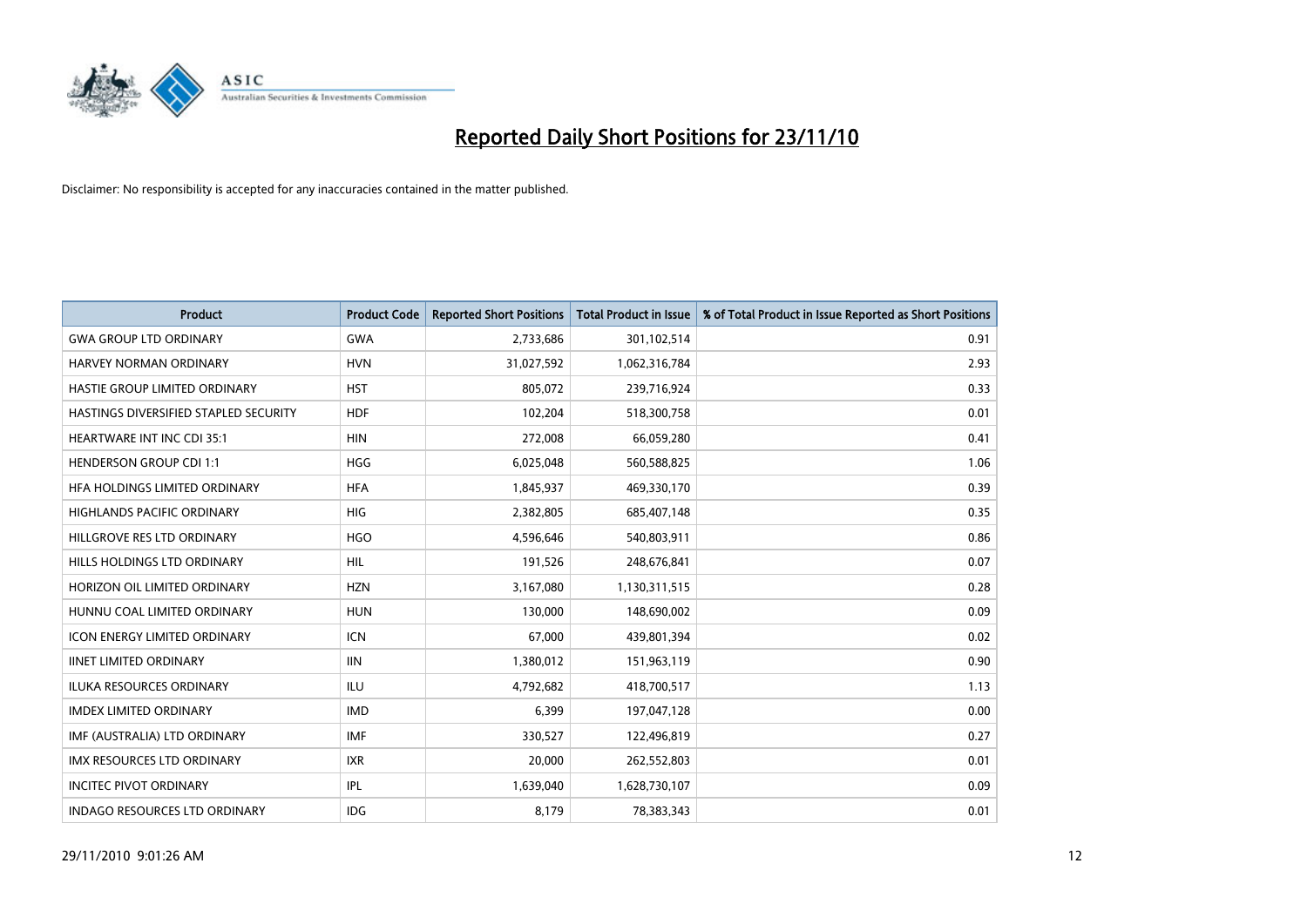

| Product                                  | <b>Product Code</b> | <b>Reported Short Positions</b> | Total Product in Issue | % of Total Product in Issue Reported as Short Positions |
|------------------------------------------|---------------------|---------------------------------|------------------------|---------------------------------------------------------|
| <b>INDEPENDENCE GROUP ORDINARY</b>       | <b>IGO</b>          | 490,529                         | 135,600,972            | 0.34                                                    |
| INDOPHIL RESOURCES ORDINARY              | <b>IRN</b>          | 349,876                         | 471,445,763            | 0.07                                                    |
| INDUSTREA LIMITED DEFERRED SETTLEMENT    | <b>IDLDA</b>        | 109,518                         | 363,882,058            | 0.03                                                    |
| <b>INFIGEN ENERGY STAPLED SECURITIES</b> | <b>IFN</b>          | 8,237,149                       | 761,222,569            | 1.08                                                    |
| ING INDUSTRIAL FUND UNITS                | <b>IIF</b>          | 2,904,764                       | 2,592,249,647          | 0.10                                                    |
| ING OFFICE FUND STAPLED SECURITIES       | <b>IOF</b>          | 1,701,887                       | 2,729,071,212          | 0.06                                                    |
| ING RE COM GROUP STAPLED SECURITIES      | <b>ILF</b>          | 9,075                           | 441,029,194            | 0.00                                                    |
| <b>INSURANCE AUSTRALIA ORDINARY</b>      | IAG                 | 6,086,759                       | 2,078,994,021          | 0.27                                                    |
| INTEGRA MINING LTD. ORDINARY             | <b>IGR</b>          | 1,613,095                       | 755,792,394            | 0.20                                                    |
| <b>INTOLL GROUP STAPLED SECURITIES</b>   | <b>ITO</b>          | 3,533,367                       | 2,261,732,048          | 0.15                                                    |
| <b>INTREPID MINES ORDINARY</b>           | IAU                 | 4,296,333                       | 433,287,670            | 0.99                                                    |
| <b>INVOCARE LIMITED ORDINARY</b>         | <b>IVC</b>          | 896,375                         | 102,421,288            | 0.85                                                    |
| <b>ION LIMITED ORDINARY</b>              | <b>ION</b>          | 164,453                         | 256,365,105            | 0.06                                                    |
| <b>IOOF HOLDINGS LTD ORDINARY</b>        | IFL                 | 1,552,428                       | 229,794,395            | 0.68                                                    |
| IRESS MARKET TECH. ORDINARY              | <b>IRE</b>          | 2,039,858                       | 126,018,142            | 1.61                                                    |
| <b>IRON ORE HOLDINGS ORDINARY</b>        | <b>IOH</b>          | 16,197                          | 135,482,449            | 0.01                                                    |
| <b>ISHARES MSCI BRIC CDI 1:1</b>         | <b>IBK</b>          | 109                             | 3,650,000              | 0.00                                                    |
| ISHARES MSCI EAFE CDI 1:1                | <b>IVE</b>          | 75,419                          | 590,400,000            | 0.01                                                    |
| ISHARES MSCI EM MKTS CDI 1:1             | <b>IEM</b>          | 4,164                           | 425,700,000            | 0.00                                                    |
| <b>ISOFT GROUP LIMITED ORDINARY</b>      | <b>ISF</b>          | 20.437.763                      | 1,070,595,874          | 1.91                                                    |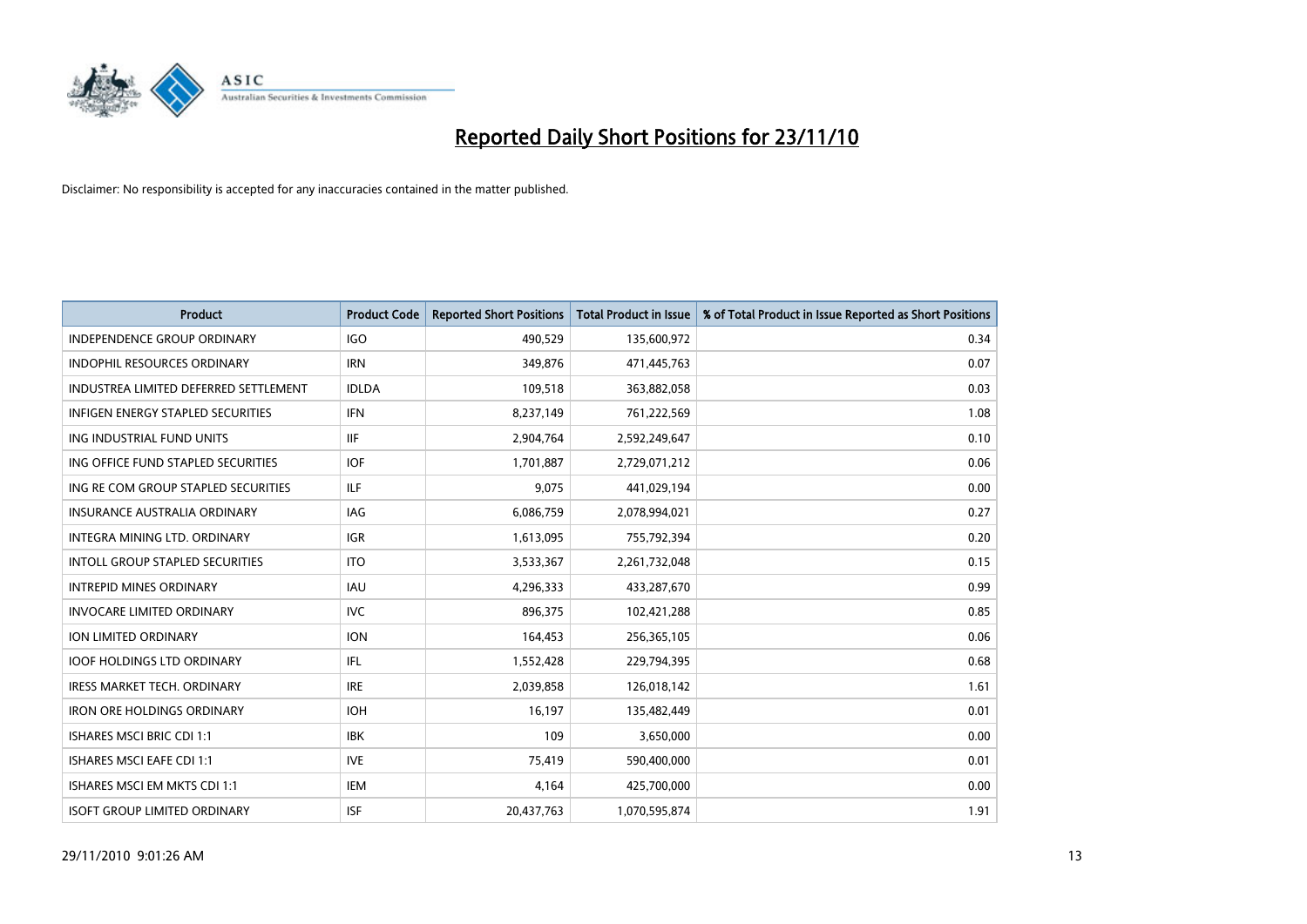

| <b>Product</b>                           | <b>Product Code</b> | <b>Reported Short Positions</b> | <b>Total Product in Issue</b> | % of Total Product in Issue Reported as Short Positions |
|------------------------------------------|---------------------|---------------------------------|-------------------------------|---------------------------------------------------------|
| <b>IVANHOE AUSTRALIA ORDINARY</b>        | <b>IVA</b>          | 297,359                         | 418,410,103                   | 0.08                                                    |
| <b>JABIRU METALS LTD ORDINARY</b>        | <b>JML</b>          | 21,890                          | 552,619,180                   | 0.00                                                    |
| JAMES HARDIE INDUST CHESS DEPOSITARY INT | <b>IHX</b>          | 9,794,600                       | 435,772,324                   | 2.23                                                    |
| <b>JAMESON RESOURCES ORDINARY</b>        | <b>JAL</b>          | 1,600,000                       | 63,885,910                    | 2.50                                                    |
| <b>IB HI-FI LIMITED ORDINARY</b>         | <b>IBH</b>          | 9,305,510                       | 109,223,945                   | 8.54                                                    |
| KAGARA LTD ORDINARY                      | KZL                 | 3,578,193                       | 707,789,717                   | 0.50                                                    |
| KAROON GAS AUSTRALIA ORDINARY            | <b>KAR</b>          | 153,752                         | 217,295,769                   | 0.06                                                    |
| KATHMANDU HOLD LTD ORDINARY              | <b>KMD</b>          | 293,734                         | 200,000,000                   | 0.14                                                    |
| <b>KEYBRIDGE CAPITAL ORDINARY</b>        | <b>KBC</b>          | 5,999                           | 172,070,564                   | 0.00                                                    |
| KIMBERLEY METALS LTD ORDINARY            | <b>KBL</b>          | 1,821                           | 115,216,206                   | 0.00                                                    |
| KINGSGATE CONSOLID. ORDINARY             | <b>KCN</b>          | 1,585,911                       | 101,087,786                   | 1.55                                                    |
| KULA GOLD LIMITED ORDINARY               | <b>KGD</b>          | 300,000                         | 91,726,569                    | 0.33                                                    |
| LEIGHTON HOLDINGS ORDINARY               | LEI                 | 4,483,523                       | 300,869,799                   | 1.45                                                    |
| LEND LEASE GROUP UNIT/ORD STAPLED        | <b>LLC</b>          | 1,237,241                       | 565,558,754                   | 0.21                                                    |
| LINC ENERGY LTD ORDINARY                 | <b>LNC</b>          | 1,719,927                       | 497,460,572                   | 0.34                                                    |
| LINO RESOURCES FUND UNITS                | LRF                 | 60,181                          | 185,567,285                   | 0.03                                                    |
| LIQUEFIED NATURAL ORDINARY               | LNG                 | 6,203                           | 213,339,015                   | 0.00                                                    |
| LYNAS CORPORATION ORDINARY               | <b>LYC</b>          | 20,290,788                      | 1,656,999,093                 | 1.23                                                    |
| MAC SERVICES (THE) ORDINARY              | <b>MSL</b>          | 136,360                         | 165,966,692                   | 0.08                                                    |
| MACARTHUR COAL ORDINARY                  | <b>MCC</b>          | 1,577,803                       | 299,476,903                   | 0.52                                                    |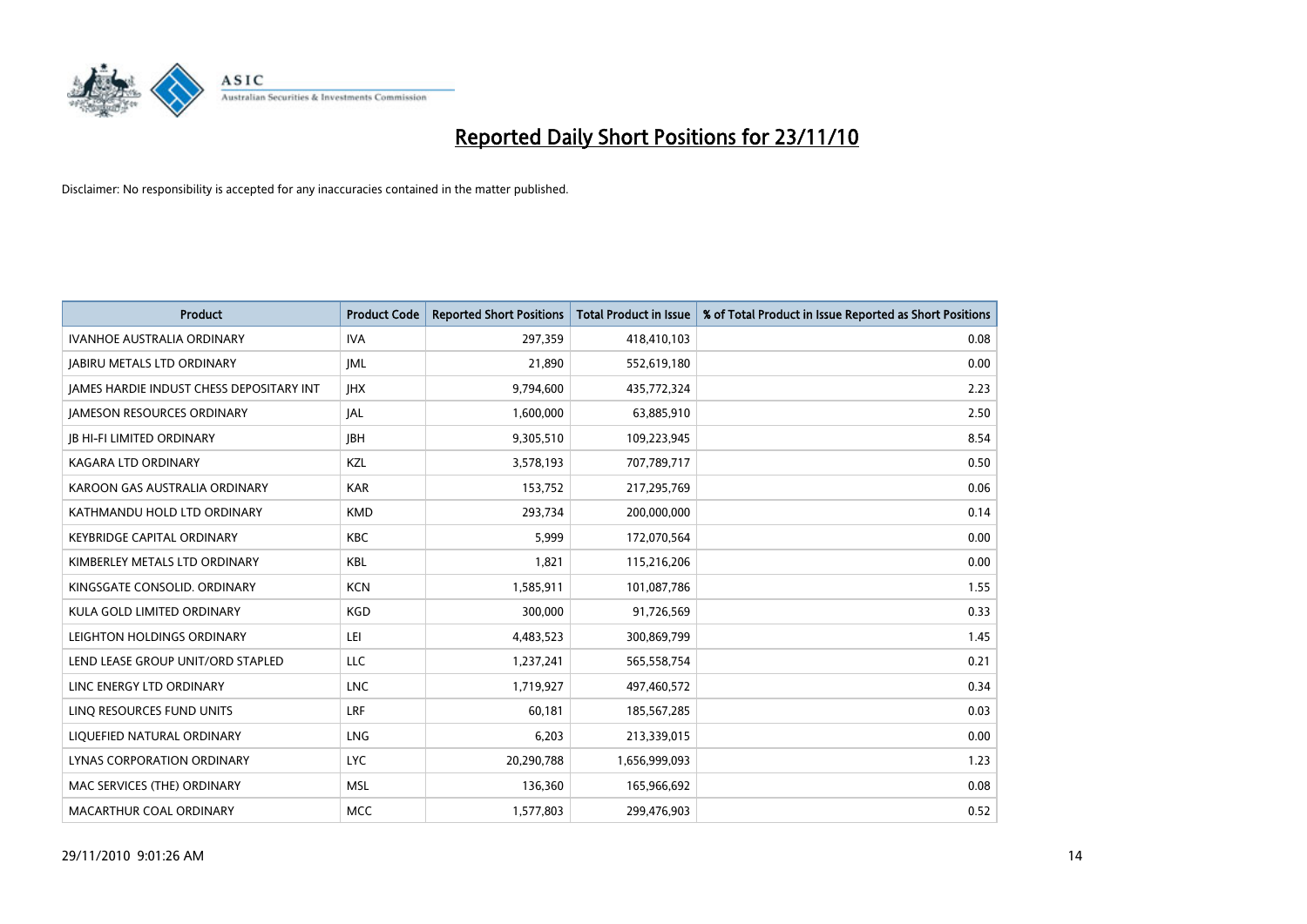

| Product                               | <b>Product Code</b> | <b>Reported Short Positions</b> | Total Product in Issue | % of Total Product in Issue Reported as Short Positions |
|---------------------------------------|---------------------|---------------------------------|------------------------|---------------------------------------------------------|
| <b>MACMAHON HOLDINGS ORDINARY</b>     | <b>MAH</b>          | 2,524,574                       | 733,711,705            | 0.35                                                    |
| MACQ ATLAS ROADS GRP ORDINARY STAPLED | <b>MOA</b>          | 919,474                         | 452,345,907            | 0.19                                                    |
| MACQUARIE GROUP LTD ORDINARY          | MQG                 | 2,568,418                       | 345,851,219            | 0.72                                                    |
| MANTRA RESOURCES ORDINARY             | <b>MRU</b>          | 4,526                           | 130,229,188            | 0.00                                                    |
| MAP GROUP STAPLED US PROHIBIT.        | <b>MAP</b>          | 1,791,901                       | 1,861,210,782          | 0.09                                                    |
| <b>MARENGO MINING ORDINARY</b>        | <b>MGO</b>          | 71,315                          | 738,810,863            | 0.01                                                    |
| <b>MARION ENERGY ORDINARY</b>         | <b>MAE</b>          | 356,694                         | 429,822,043            | 0.08                                                    |
| MCMILLAN SHAKESPEARE ORDINARY         | <b>MMS</b>          | 178,949                         | 67,874,101             | 0.26                                                    |
| MCPHERSON'S LTD ORDINARY              | <b>MCP</b>          | 17,941                          | 71,651,758             | 0.02                                                    |
| MEDUSA MINING LTD ORDINARY            | <b>MML</b>          | 1,664,303                       | 187,793,911            | 0.88                                                    |
| MELBOURNE IT LIMITED ORDINARY         | <b>MLB</b>          | 150,129                         | 80,031,955             | 0.19                                                    |
| MEO AUSTRALIA LTD ORDINARY            | <b>MEO</b>          | 344,911                         | 477,220,955            | 0.07                                                    |
| <b>MERMAID MARINE ORDINARY</b>        | <b>MRM</b>          | 255,906                         | 202,182,138            | 0.12                                                    |
| MESOBLAST LIMITED ORDINARY            | <b>MSB</b>          | 32,833                          | 158,140,556            | 0.02                                                    |
| METALS X LIMITED ORDINARY             | <b>MLX</b>          | 326,940                         | 1,365,661,782          | 0.03                                                    |
| METCASH LIMITED ORDINARY              | <b>MTS</b>          | 22,756,791                      | 768,719,951            | 2.93                                                    |
| METGASCO LIMITED ORDINARY             | <b>MEL</b>          | 237,415                         | 250,803,468            | 0.09                                                    |
| METMINCO LIMITED ORDINARY             | <b>MNC</b>          | 350,000                         | 836,622,979            | 0.04                                                    |
| MICLYN EXP OFFSHR ORDINARY            | <b>MIO</b>          | 213,463                         | 271,700,000            | 0.08                                                    |
| MINARA RESOURCES ORDINARY             | <b>MRE</b>          | 5,181,978                       | 1,167,783,517          | 0.44                                                    |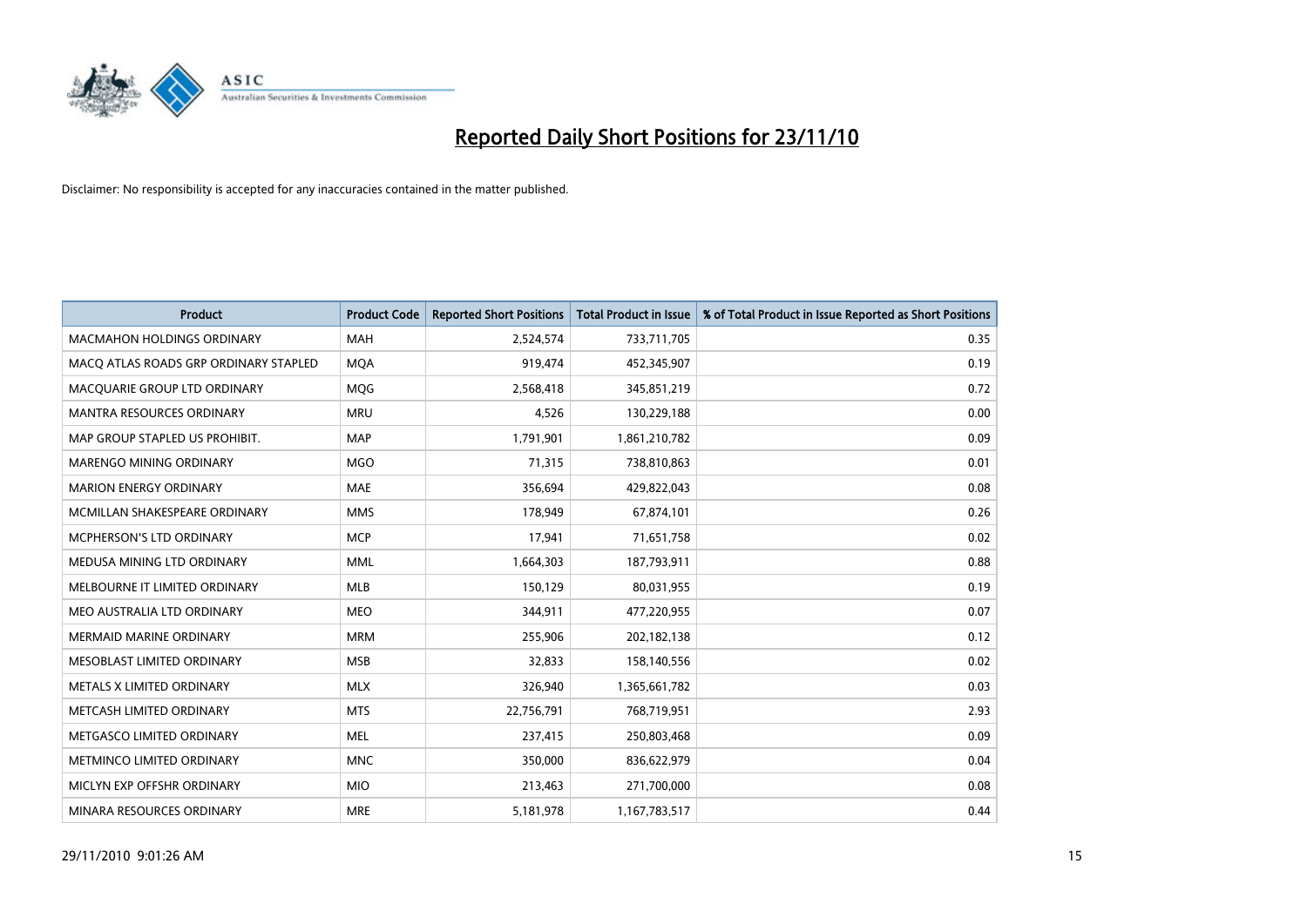

| Product                            | <b>Product Code</b> | <b>Reported Short Positions</b> | Total Product in Issue | % of Total Product in Issue Reported as Short Positions |
|------------------------------------|---------------------|---------------------------------|------------------------|---------------------------------------------------------|
| MINCOR RESOURCES NL ORDINARY       | <b>MCR</b>          | 225,716                         | 200,608,804            | 0.10                                                    |
| MINERAL DEPOSITS ORDINARY          | <b>MDL</b>          | 411,607                         | 606,941,673            | 0.06                                                    |
| MINERAL RESOURCES, ORDINARY        | <b>MIN</b>          | 134,832                         | 168,029,485            | 0.07                                                    |
| MIRABELA NICKEL LTD ORDINARY       | <b>MBN</b>          | 10,559,884                      | 491,561,237            | 2.13                                                    |
| MIRVAC GROUP STAPLED SECURITIES    | <b>MGR</b>          | 6,416,613                       | 3,415,819,357          | 0.19                                                    |
| MITCHELL COMMUNITCA, ORDINARY      | <b>MCU</b>          | 16,057                          | 302,029,237            | 0.01                                                    |
| <b>MOLOPO ENERGY LTD ORDINARY</b>  | <b>MPO</b>          | 553,643                         | 250,972,584            | 0.22                                                    |
| <b>MONADELPHOUS GROUP ORDINARY</b> | <b>MND</b>          | 621,173                         | 87,521,827             | 0.71                                                    |
| MORTGAGE CHOICE LTD ORDINARY       | <b>MOC</b>          | 18,323                          | 119,948,255            | 0.02                                                    |
| <b>MOUNT GIBSON IRON ORDINARY</b>  | <b>MGX</b>          | 1,200,867                       | 1,082,570,693          | 0.11                                                    |
| MURCHISON METALS LTD ORDINARY      | <b>MMX</b>          | 9,137,082                       | 435,884,268            | 2.09                                                    |
| <b>MYER HOLDINGS LTD ORDINARY</b>  | <b>MYR</b>          | 20,550,348                      | 582,097,884            | 3.51                                                    |
| <b>MYSTATE LIMITED ORDINARY</b>    | <b>MYS</b>          | 1,400                           | 67,439,158             | 0.00                                                    |
| NATIONAL AUST, BANK ORDINARY       | <b>NAB</b>          | 10,174,939                      | 2,133,340,708          | 0.47                                                    |
| NATURAL FUEL LIMITED ORDINARY      | <b>NFL</b>          |                                 | 721,912                | 0.00                                                    |
| NAVITAS LIMITED ORDINARY           | <b>NVT</b>          | 969,074                         | 342,450,567            | 0.27                                                    |
| NEPTUNE MARINE ORDINARY            | <b>NMS</b>          | 2,024,949                       | 442,245,734            | 0.45                                                    |
| NEW HOPE CORPORATION ORDINARY      | <b>NHC</b>          | 446,432                         | 830,230,549            | 0.06                                                    |
| NEWCREST MINING ORDINARY           | <b>NCM</b>          | 4,225,473                       | 765,211,675            | 0.51                                                    |
| NEWS CORP A NON-VOTING CDI         | <b>NWSLV</b>        | 221,797                         | 1,828,204,254          | 0.01                                                    |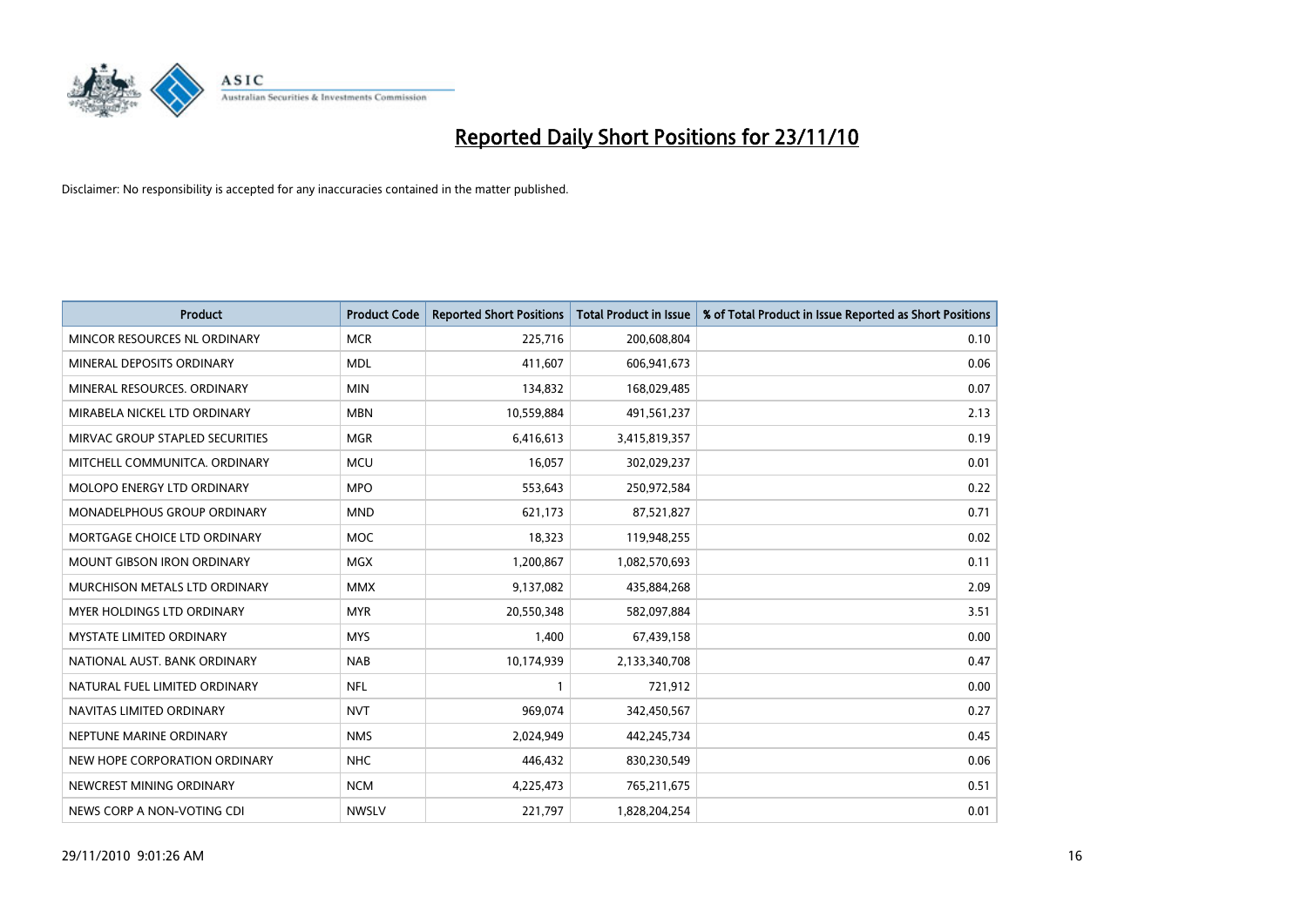

| <b>Product</b>                        | <b>Product Code</b> | <b>Reported Short Positions</b> | <b>Total Product in Issue</b> | % of Total Product in Issue Reported as Short Positions |
|---------------------------------------|---------------------|---------------------------------|-------------------------------|---------------------------------------------------------|
| NEWS CORP B VOTING CDI                | <b>NWS</b>          | 7,369,125                       | 798,520,953                   | 0.93                                                    |
| NEXBIS LIMITED ORDINARY               | <b>NBS</b>          | 63,733                          | 798,356,704                   | 0.01                                                    |
| NEXUS ENERGY LIMITED ORDINARY         | <b>NXS</b>          | 4,351,052                       | 1,020,257,304                 | 0.43                                                    |
| NIB HOLDINGS LIMITED ORDINARY         | <b>NHF</b>          | 5,457                           | 495,294,322                   | 0.00                                                    |
| NICK SCALI LIMITED ORDINARY           | <b>NCK</b>          | 35,846                          | 81,000,000                    | 0.04                                                    |
| NIDO PETROLEUM ORDINARY               | <b>NDO</b>          | 53,463                          | 1,266,550,321                 | 0.00                                                    |
| NKWE PLATINUM 10C US COMMON           | <b>NKP</b>          | 243,631                         | 559,651,184                   | 0.05                                                    |
| NORTHERN CREST ORDINARY               | <b>NOC</b>          | 24,345                          | 116,074,781                   | 0.02                                                    |
| NORTHERN IRON LTD ORDINARY            | <b>NFE</b>          | 1,258,226                       | 336,035,503                   | 0.38                                                    |
| NOVOGEN LIMITED ORDINARY              | <b>NRT</b>          | 62,616                          | 102,125,894                   | 0.07                                                    |
| NRW HOLDINGS LIMITED ORDINARY         | <b>NWH</b>          | 417,384                         | 251,223,000                   | 0.16                                                    |
| NUFARM LIMITED ORDINARY               | <b>NUF</b>          | 4,680,390                       | 261,775,731                   | 1.79                                                    |
| NUPLEX INDUSTRIES ORDINARY            | <b>NPX</b>          | 77,095                          | 195,060,783                   | 0.04                                                    |
| NYOTA MINERALS LTD ORDINARY           | <b>NYO</b>          | 687,000                         | 453,310,583                   | 0.15                                                    |
| <b>OAKTON LIMITED ORDINARY</b>        | <b>OKN</b>          | 598,895                         | 93,674,235                    | 0.63                                                    |
| OCEANAGOLD CORP. CHESS DEPOSITARY INT | <b>OGC</b>          | 330,280                         | 261,897,612                   | 0.13                                                    |
| OCEANIA CAPITAL LTD ORDINARY          | <b>OCP</b>          | 2,500                           | 91,921,295                    | 0.00                                                    |
| OIL SEARCH LTD ORDINARY               | <b>OSH</b>          | 17,340,911                      | 1,312,888,303                 | 1.30                                                    |
| OM HOLDINGS LIMITED ORDINARY          | <b>OMH</b>          | 1,203,345                       | 503,085,150                   | 0.25                                                    |
| <b>ONESTEEL LIMITED ORDINARY</b>      | <b>OST</b>          | 2,233,534                       | 1,334,683,421                 | 0.16                                                    |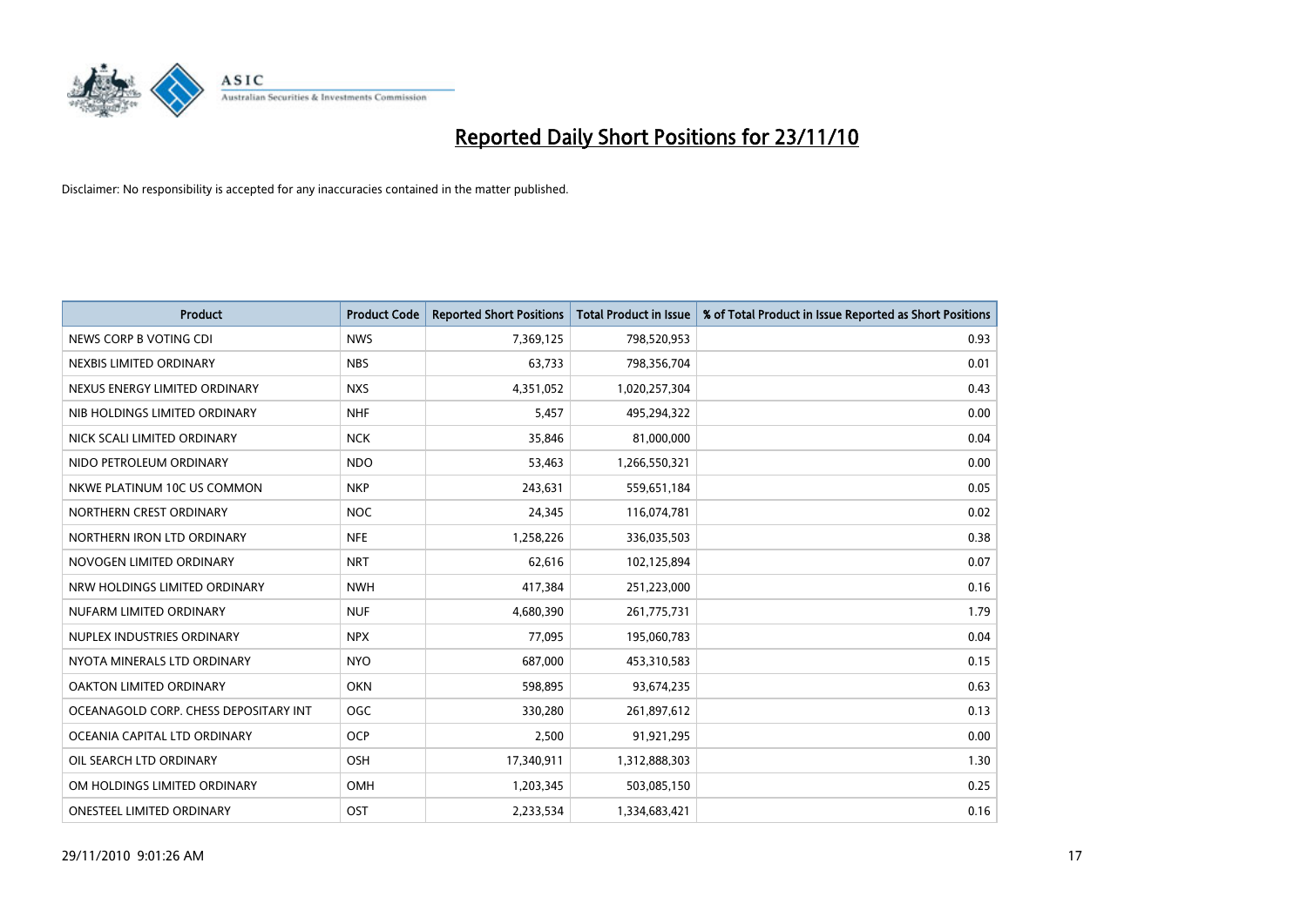

| Product                                 | <b>Product Code</b> | <b>Reported Short Positions</b> | <b>Total Product in Issue</b> | % of Total Product in Issue Reported as Short Positions |
|-----------------------------------------|---------------------|---------------------------------|-------------------------------|---------------------------------------------------------|
| ORICA LIMITED ORDINARY                  | ORI                 | 1,328,942                       | 362,100,430                   | 0.34                                                    |
| ORIGIN ENERGY ORDINARY                  | <b>ORG</b>          | 6,348,880                       | 884,477,012                   | 0.70                                                    |
| OROCOBRE LIMITED ORDINARY               | <b>ORE</b>          | 33,431                          | 91,181,996                    | 0.04                                                    |
| OROTONGROUP LIMITED ORDINARY            | <b>ORL</b>          |                                 | 40,880,902                    | 0.00                                                    |
| OTTO ENERGY LIMITED ORDINARY            | <b>OEL</b>          | 109,204                         | 1,134,540,071                 | 0.01                                                    |
| OZ MINERALS ORDINARY                    | OZL                 | 30,238,111                      | 3,238,546,504                 | 0.93                                                    |
| PACIFIC BRANDS ORDINARY                 | <b>PBG</b>          | 3,206,170                       | 931,386,248                   | 0.36                                                    |
| PALADIN ENERGY LTD ORDINARY             | <b>PDN</b>          | 18,752,931                      | 725,357,086                   | 2.57                                                    |
| PANAUST LIMITED ORDINARY                | <b>PNA</b>          | 8,414,218                       | 2,955,176,819                 | 0.29                                                    |
| PANORAMIC RESOURCES ORDINARY            | PAN                 | 939,392                         | 206,075,342                   | 0.46                                                    |
| PAPERLINX LIMITED ORDINARY              | <b>PPX</b>          | 11,271,057                      | 603,580,761                   | 1.85                                                    |
| PAPERLINX SPS TRUST STEP UP PERP. PREF. | <b>PXUPA</b>        | 5,000                           | 2,850,000                     | 0.18                                                    |
| PATTIES FOODS LTD ORDINARY              | PFL                 |                                 | 138,908,853                   | 0.00                                                    |
| PEAK RESOURCES ORDINARY                 | PEK                 | 244,925                         | 125,631,766                   | 0.20                                                    |
| PEET LIMITED ORDINARY                   | <b>PPC</b>          | 120,636                         | 302,965,804                   | 0.04                                                    |
| PENINSULA ENERGY LTD ORDINARY           | <b>PEN</b>          | 5,000                           | 1,637,297,877                 | 0.00                                                    |
| PERILYA LIMITED ORDINARY                | PEM                 | 733,783                         | 526,075,563                   | 0.14                                                    |
| PERPETUAL LIMITED ORDINARY              | PPT                 | 1,764,793                       | 43,692,215                    | 4.05                                                    |
| PERSEUS MINING LTD ORDINARY             | PRU                 | 1,116,131                       | 421,517,088                   | 0.26                                                    |
| PETSEC ENERGY ORDINARY                  | <b>PSA</b>          | 223,332                         | 231,283,622                   | 0.10                                                    |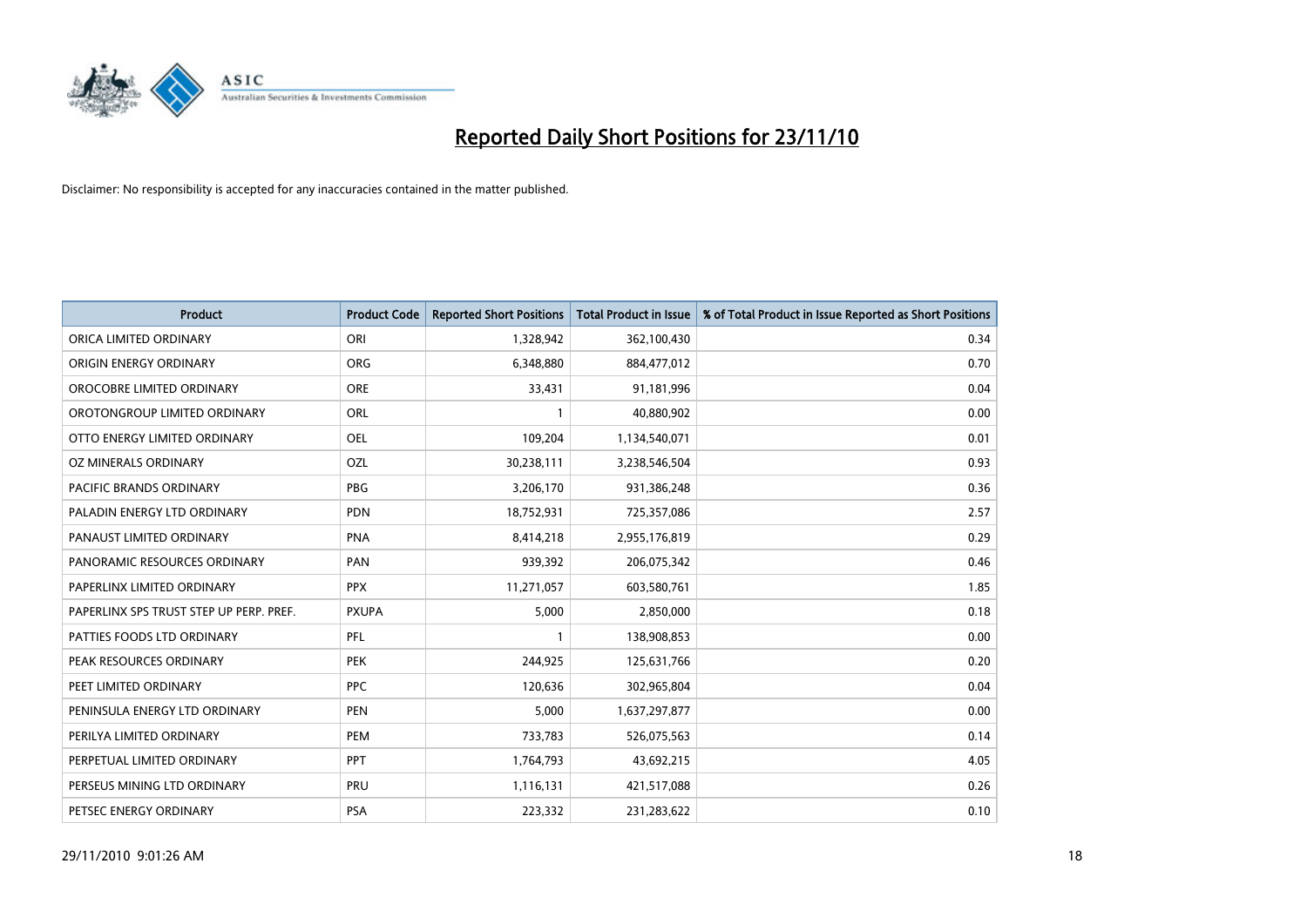

| Product                                 | <b>Product Code</b> | <b>Reported Short Positions</b> | <b>Total Product in Issue</b> | % of Total Product in Issue Reported as Short Positions |
|-----------------------------------------|---------------------|---------------------------------|-------------------------------|---------------------------------------------------------|
| PHARMAXIS LTD ORDINARY                  | <b>PXS</b>          | 1,257,702                       | 225,997,684                   | 0.56                                                    |
| PHOTON GROUP LTD ORDINARY               | PGA                 | 250,510                         | 1,540,543,357                 | 0.02                                                    |
| PIKE RIVER COAL ORDINARY                | <b>PRC</b>          | 257,595                         | 405,513,933                   | 0.06                                                    |
| PLATINUM ASSET ORDINARY                 | <b>PTM</b>          | 1,911,167                       | 561,347,878                   | 0.32                                                    |
| PLATINUM AUSTRALIA ORDINARY             | PLA                 | 5,663,644                       | 321,130,521                   | 1.75                                                    |
| PLATINUM CAPITAL LTD ORDINARY           | <b>PMC</b>          |                                 | 163,732,888                   | 0.00                                                    |
| PLUTON RESOURCES ORDINARY               | PLV                 | 108.003                         | 179,457,362                   | 0.06                                                    |
| PMP LIMITED ORDINARY                    | <b>PMP</b>          | 1,504,031                       | 335,338,483                   | 0.45                                                    |
| PORT BOUVARD LIMITED ORDINARY           | PBD                 | 6,754                           | 593,868,295                   | 0.00                                                    |
| PREMIER INVESTMENTS ORDINARY            | <b>PMV</b>          | 117,272                         | 155,030,045                   | 0.08                                                    |
| PRIMARY HEALTH CARE ORDINARY            | <b>PRY</b>          | 10,775,319                      | 495,978,188                   | 2.18                                                    |
| PRIME INFR GROUP. STAPLED SECURITIES    | PIH                 | 824,199                         | 351,776,795                   | 0.23                                                    |
| PRIME MEDIA GRP LTD ORDINARY            | PRT                 | $\overline{2}$                  | 366,330,303                   | 0.00                                                    |
| PRIMEAG AUSTRALIA ORDINARY              | PAG                 | 311,454                         | 150,569,976                   | 0.21                                                    |
| PROGEN PHARMACEUTIC ORDINARY            | PGL                 | 151,596                         | 24,709,097                    | 0.61                                                    |
| PROGRAMMED ORDINARY                     | <b>PRG</b>          | 571,799                         | 118,169,908                   | 0.48                                                    |
| <b>PSIVIDA CORP CDI 1:1</b>             | <b>PVA</b>          | 6,878                           | 7,805,836                     | 0.09                                                    |
| <b>QANTAS AIRWAYS ORDINARY</b>          | <b>QAN</b>          | 26,569,057                      | 2,265,123,620                 | 1.18                                                    |
| OBE INSURANCE GROUP ORDINARY            | OBE                 | 20,442,348                      | 1,051,600,529                 | 1.94                                                    |
| OR NATIONAL LIMITED DEFERRED SETTLEMENT | <b>ORN</b>          | 36,121,318                      | 2,440,000,000                 | 1.49                                                    |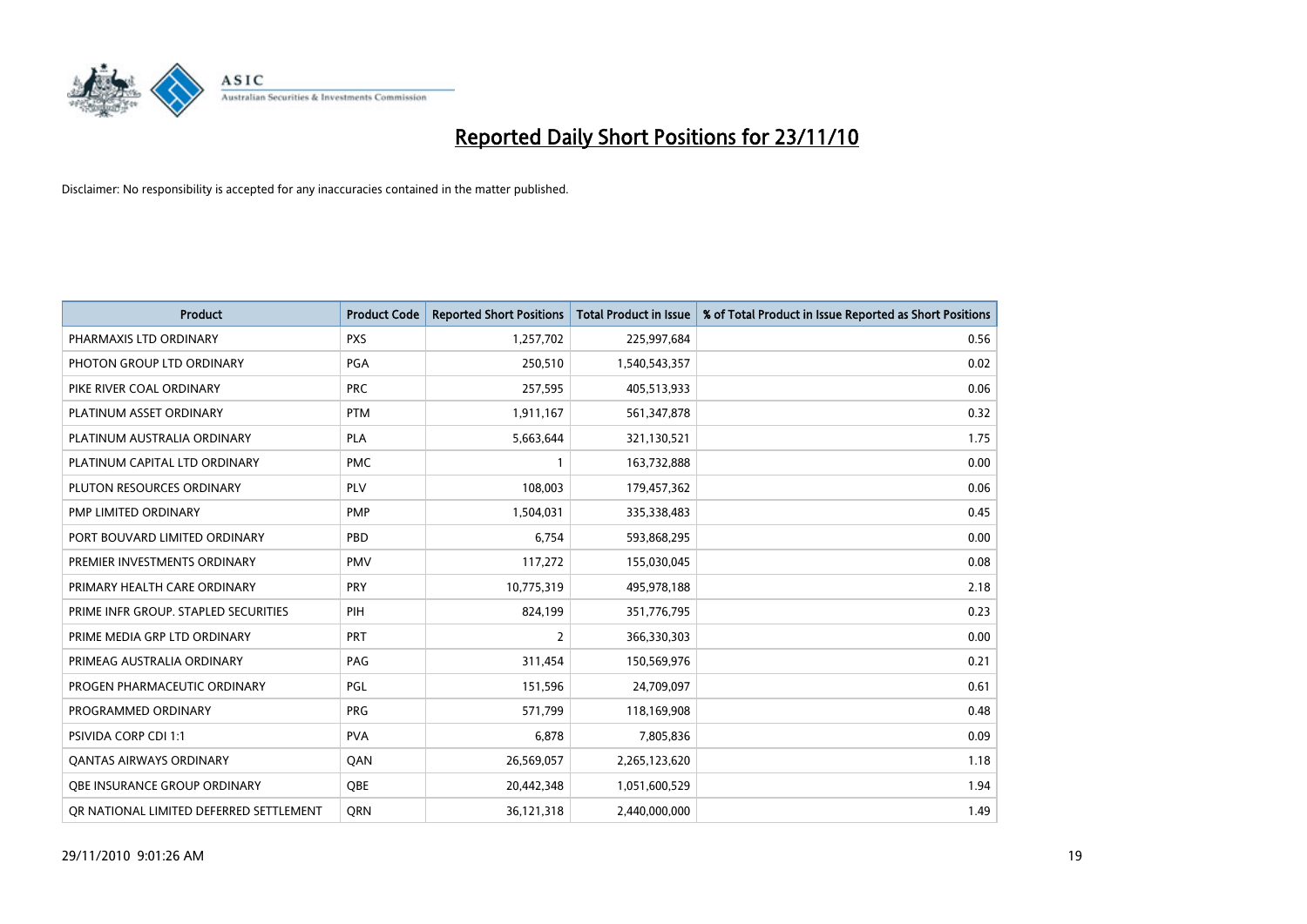

| Product                              | <b>Product Code</b> | <b>Reported Short Positions</b> | Total Product in Issue | % of Total Product in Issue Reported as Short Positions |
|--------------------------------------|---------------------|---------------------------------|------------------------|---------------------------------------------------------|
| <b>QUBE LOGISTICS ORDINARY UNITS</b> | <b>QUB</b>          | 433                             | 517,868,029            | 0.00                                                    |
| RAMELIUS RESOURCES ORDINARY          | <b>RMS</b>          | 37,248                          | 291,208,795            | 0.01                                                    |
| RAMSAY HEALTH CARE ORDINARY          | <b>RHC</b>          | 1,962,172                       | 202,081,252            | 0.97                                                    |
| RANGE RESOURCES LTD ORDINARY         | <b>RRS</b>          | 514,265                         | 1,180,974,672          | 0.04                                                    |
| <b>RCR TOMLINSON ORDINARY</b>        | <b>RCR</b>          | 70.271                          | 131,887,672            | 0.05                                                    |
| <b>REA GROUP ORDINARY</b>            | <b>REA</b>          | 8,138                           | 129,691,280            | 0.00                                                    |
| <b>RED 5 LIMITED ORDINARY</b>        | <b>RED</b>          | 388,235                         | 1,079,288,043          | 0.04                                                    |
| <b>RED FORK ENERGY ORDINARY</b>      | <b>RFE</b>          | 7,696                           | 139,535,000            | 0.01                                                    |
| REDFLEX HOLDINGS ORDINARY            | <b>RDF</b>          | 858                             | 110,345,599            | 0.00                                                    |
| REED RESOURCES LTD ORDINARY          | <b>RDR</b>          | 268,205                         | 192,271,768            | 0.14                                                    |
| <b>REGIS RESOURCES ORDINARY</b>      | <b>RRL</b>          | 253,806                         | 429,555,834            | 0.06                                                    |
| RESMED INC CDI 10:1                  | <b>RMD</b>          | 9,890,501                       | 1,516,163,980          | 0.65                                                    |
| <b>RESOLUTE MINING ORDINARY</b>      | <b>RSG</b>          | 1,041,485                       | 451,503,505            | 0.22                                                    |
| RESOURCE EQUIP LTD ORDINARY          | <b>ROL</b>          | 90,267                          | 154,247,577            | 0.06                                                    |
| <b>RESOURCE GENERATION ORDINARY</b>  | <b>RES</b>          | 462,473                         | 182,680,530            | 0.26                                                    |
| REVERSE CORP LIMITED ORDINARY        | <b>REF</b>          | 25,141                          | 92,382,175             | 0.03                                                    |
| <b>REX MINERALS LIMITED ORDINARY</b> | <b>RXM</b>          | 80,000                          | 132,205,460            | 0.06                                                    |
| RHG LIMITED ORDINARY                 | <b>RHG</b>          | 13,020                          | 318,745,978            | 0.00                                                    |
| <b>RIDLEY CORPORATION ORDINARY</b>   | <b>RIC</b>          | 53,937                          | 307,817,071            | 0.02                                                    |
| RIO TINTO LIMITED ORDINARY           | <b>RIO</b>          | 19,415,491                      | 435,758,720            | 4.40                                                    |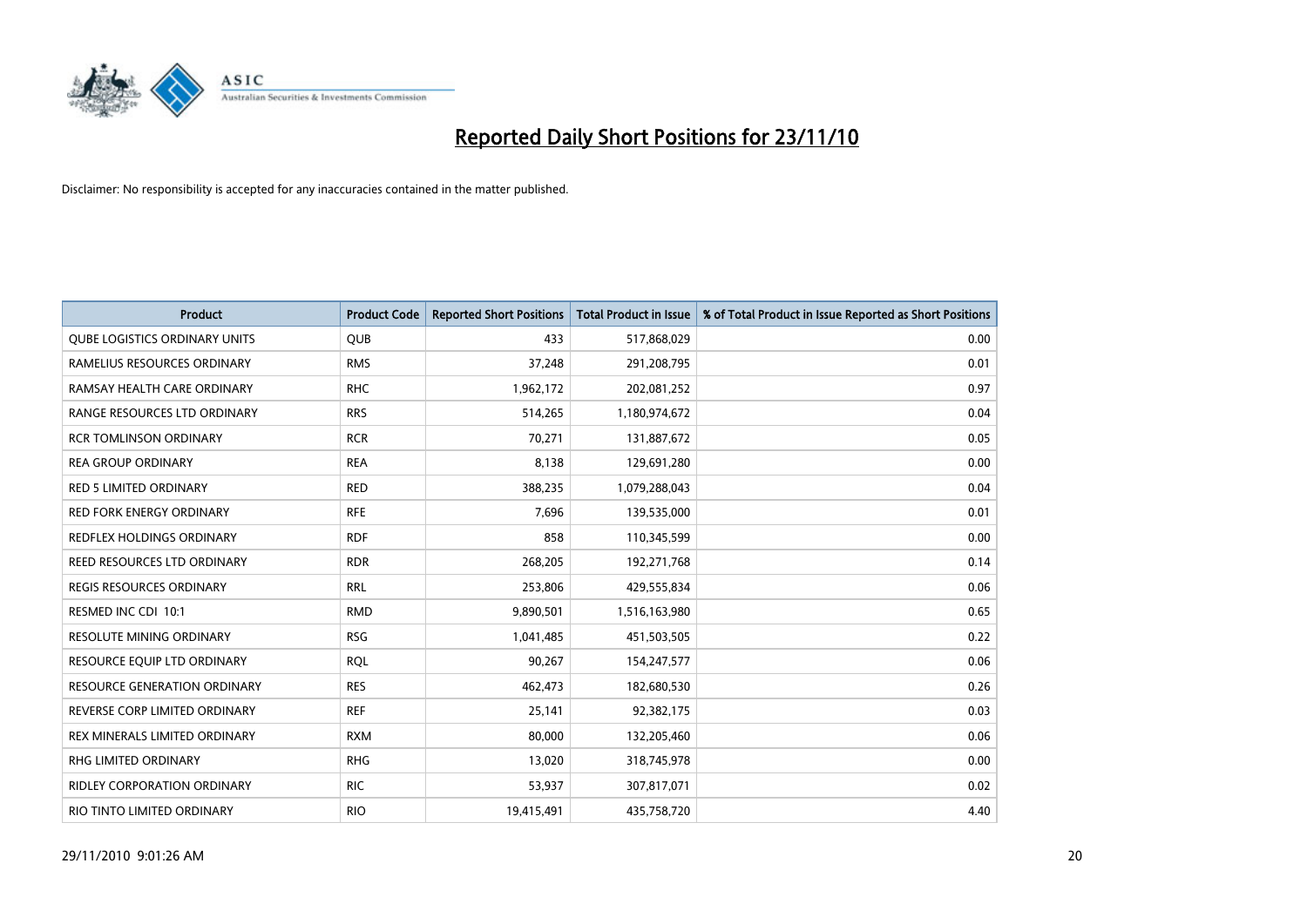

| Product                           | <b>Product Code</b> | <b>Reported Short Positions</b> | Total Product in Issue | % of Total Product in Issue Reported as Short Positions |
|-----------------------------------|---------------------|---------------------------------|------------------------|---------------------------------------------------------|
| <b>RIVERCITY MOTORWAY STAPLED</b> | <b>RCY</b>          | 400,208                         | 957,010,115            | 0.04                                                    |
| RIVERSDALE MINING ORDINARY        | <b>RIV</b>          | 304,419                         | 236,546,188            | 0.11                                                    |
| ROBUST RESOURCES ORDINARY         | <b>ROL</b>          | 10,782                          | 74,974,326             | 0.01                                                    |
| ROC OIL COMPANY ORDINARY          | <b>ROC</b>          | 3,090,309                       | 713,154,560            | 0.43                                                    |
| SAI GLOBAL LIMITED ORDINARY       | SAI                 | 100,145                         | 197,905,160            | 0.05                                                    |
| SALMAT LIMITED ORDINARY           | <b>SLM</b>          | 78,195                          | 159,134,483            | 0.05                                                    |
| SAMSON OIL & GAS LTD ORDINARY     | SSN                 | 390,000                         | 1,664,588,164          | 0.02                                                    |
| SANDFIRE RESOURCES ORDINARY       | <b>SFR</b>          | 303,092                         | 131,854,760            | 0.23                                                    |
| <b>SANTOS LTD ORDINARY</b>        | <b>STO</b>          | 4,909,013                       | 834,124,056            | 0.59                                                    |
| SARACEN MINERAL ORDINARY          | <b>SAR</b>          | 257,653                         | 492,151,415            | 0.05                                                    |
| SEDGMAN LIMITED ORDINARY          | <b>SDM</b>          | 155,292                         | 207,997,898            | 0.07                                                    |
| <b>SEEK LIMITED ORDINARY</b>      | <b>SEK</b>          | 2,272,469                       | 336,584,488            | 0.66                                                    |
| SENETAS CORPORATION ORDINARY      | <b>SEN</b>          | 756,999                         | 461,522,263            | 0.16                                                    |
| SERVCORP LIMITED ORDINARY         | SRV                 | 166,998                         | 98,440,807             | 0.16                                                    |
| SERVICE STREAM ORDINARY           | <b>SSM</b>          | 360,687                         | 283,418,867            | 0.13                                                    |
| SEVEN GROUP HOLDINGS ORDINARY     | <b>SVW</b>          | 127,101                         | 305,410,281            | 0.04                                                    |
| SIGMA PHARMACEUTICAL ORDINARY     | <b>SIP</b>          | 9,223,654                       | 1,178,626,572          | 0.79                                                    |
| SILEX SYSTEMS ORDINARY            | <b>SLX</b>          | 156,224                         | 149,506,391            | 0.09                                                    |
| SILVER LAKE RESOURCE ORDINARY     | <b>SLR</b>          | 98,201                          | 178,882,838            | 0.05                                                    |
| SIMS METAL MGMT LTD ORDINARY      | SGM                 | 4,104,528                       | 204,740,467            | 1.98                                                    |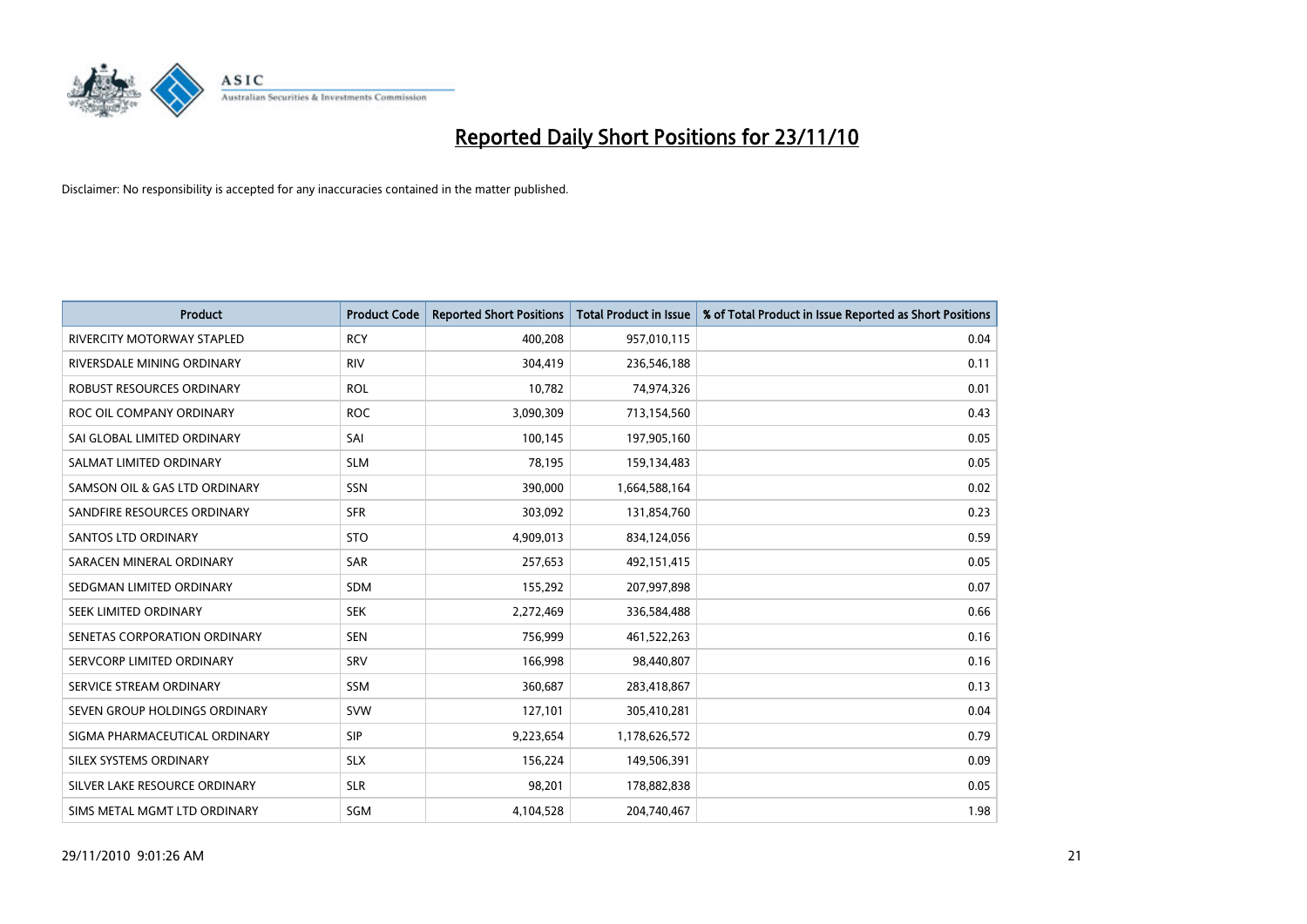

| Product                                  | <b>Product Code</b> | <b>Reported Short Positions</b> | <b>Total Product in Issue</b> | % of Total Product in Issue Reported as Short Positions |
|------------------------------------------|---------------------|---------------------------------|-------------------------------|---------------------------------------------------------|
| SINGAPORE TELECOMM. CHESS DEPOSITARY INT | SGT                 | 3,347,929                       | 381,238,779                   | 0.87                                                    |
| SKILLED GROUP LTD ORDINARY               | <b>SKE</b>          | 99,293                          | 190,738,408                   | 0.04                                                    |
| SKY CITY ENTERTAIN, ORDINARY             | <b>SKC</b>          | 14,385,567                      | 575,114,687                   | 2.50                                                    |
| SKY NETWORK ORDINARY                     | <b>SKT</b>          | 1,325,013                       | 389,139,785                   | 0.34                                                    |
| SMS MANAGEMENT, ORDINARY                 | <b>SMX</b>          | 62,136                          | 67,661,358                    | 0.08                                                    |
| SONIC HEALTHCARE ORDINARY                | <b>SHL</b>          | 4,919,112                       | 388,429,875                   | 1.28                                                    |
| SOUL PATTINSON (W.H) ORDINARY            | SOL                 | 5,233                           | 238,640,580                   | 0.00                                                    |
| SP AUSNET STAPLED SECURITIES             | <b>SPN</b>          | 6,717,799                       | 2,748,353,504                 | 0.24                                                    |
| SPARK INFRASTRUCTURE STAPLED SECURITIES  | SKI                 | 17,341,791                      | 1,326,734,264                 | 1.30                                                    |
| SPDR 200 FUND ETF UNITS                  | <b>STW</b>          | 14,171                          | 57,428,081                    | 0.03                                                    |
| SPDR 50 FUND ETF UNITS                   | <b>SFY</b>          | 9,831                           | 5,665,922                     | 0.17                                                    |
| SPECIALTY FASHION ORDINARY               | <b>SFH</b>          | 1,004,012                       | 191,268,264                   | 0.53                                                    |
| SPOTLESS GROUP LTD ORDINARY              | <b>SPT</b>          | 1,182,691                       | 261,070,153                   | 0.46                                                    |
| ST BARBARA LIMITED DEFERRED SETTLEMENT   | <b>SBMDA</b>        | 8,454,665                       | 325,611,402                   | 2.61                                                    |
| STAGING CONNECTIONS ORDINARY             | <b>STG</b>          | 2,917,189                       | 78,317,726                    | 3.72                                                    |
| STANMORE COAL LTD ORDINARY               | <b>SMR</b>          | 47,582                          | 77,750,738                    | 0.06                                                    |
| STARPHARMA HOLDINGS ORDINARY             | SPL                 | 4,000                           | 240,454,208                   | 0.00                                                    |
| STH AMERICAN COR LTD ORDINARY            | SAY                 | 9,200                           | 233,651,371                   | 0.00                                                    |
| STHN CROSS MEDIA ORDINARY                | <b>SXL</b>          | 105,917                         | 378,827,750                   | 0.02                                                    |
| STOCKLAND UNITS/ORD STAPLED              | SGP                 | 13,128,176                      | 2,383,036,717                 | 0.54                                                    |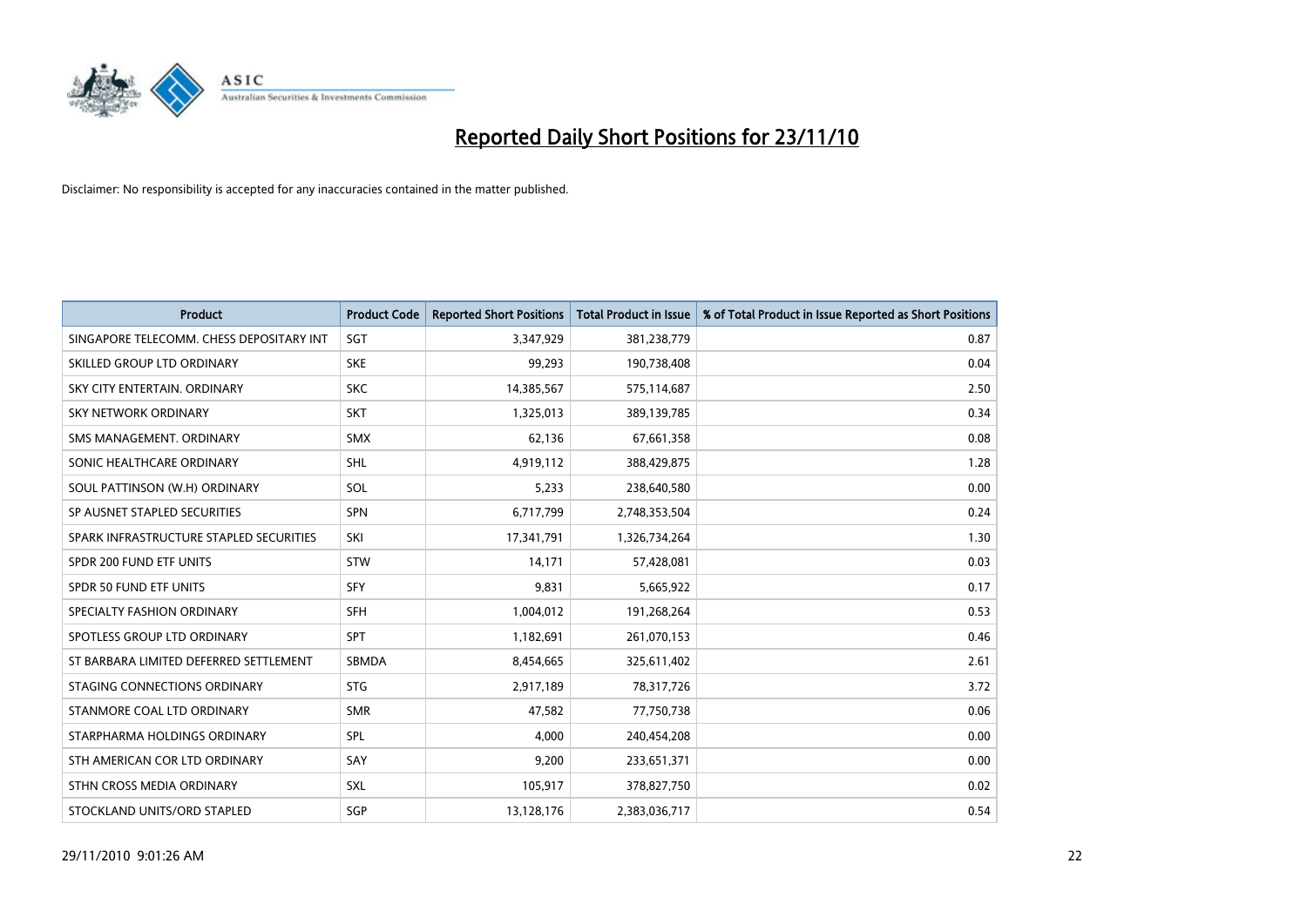

| <b>Product</b>                      | <b>Product Code</b> | <b>Reported Short Positions</b> | Total Product in Issue | % of Total Product in Issue Reported as Short Positions |
|-------------------------------------|---------------------|---------------------------------|------------------------|---------------------------------------------------------|
| <b>STRAITS RESOURCES ORDINARY</b>   | SRL                 | 4,796,584                       | 255,203,613            | 1.87                                                    |
| STW COMMUNICATIONS ORDINARY         | SGN                 | 221,232                         | 364,310,964            | 0.06                                                    |
| SUNCORP-METWAY, ORDINARY            | <b>SUN</b>          | 5,321,888                       | 1,281,390,524          | 0.40                                                    |
| SUNDANCE RESOURCES ORDINARY         | <b>SDL</b>          | 18,955,538                      | 2,709,995,932          | 0.70                                                    |
| SUNLAND GROUP LTD ORDINARY          | <b>SDG</b>          | 73,388                          | 244,935,981            | 0.03                                                    |
| SUPER CHEAP AUTO GRP ORDINARY       | <b>SUL</b>          | 78,708                          | 128,902,619            | 0.06                                                    |
| <b>SWICK MINING ORDINARY</b>        | <b>SWK</b>          | 1,548                           | 236,724,970            | 0.00                                                    |
| SYMEX HOLDINGS ORDINARY             | <b>SYM</b>          | 6,633                           | 125,037,628            | 0.01                                                    |
| TABCORP HOLDINGS LTD ORDINARY       | <b>TAH</b>          | 2,359,205                       | 684,918,140            | 0.35                                                    |
| <b>TALENT2 INTERNATION ORDINARY</b> | <b>TWO</b>          | $\overline{7}$                  | 141,656,000            | 0.00                                                    |
| <b>TALISMAN MINING ORDINARY</b>     | <b>TLM</b>          | 36,399                          | 110,959,279            | 0.03                                                    |
| TANAMI GOLD NL ORDINARY             | <b>TAM</b>          | 69,717                          | 260,947,676            | 0.03                                                    |
| TAP OIL LIMITED ORDINARY            | <b>TAP</b>          | 375,105                         | 240,967,311            | 0.15                                                    |
| TASSAL GROUP LIMITED ORDINARY       | <b>TGR</b>          | 1,867,620                       | 146,304,404            | 1.26                                                    |
| TATTS GROUP LTD ORDINARY            | <b>TTS</b>          | 6,225,971                       | 1,300,888,465          | 0.46                                                    |
| TELECOM CORPORATION ORDINARY        | <b>TEL</b>          | 31,771,226                      | 1,924,581,727          | 1.68                                                    |
| TELSTRA CORPORATION, ORDINARY       | <b>TLS</b>          | 22,448,566                      | 12,443,074,357         | 0.18                                                    |
| TEN NETWORK HOLDINGS ORDINARY       | <b>TEN</b>          | 25,003,653                      | 1,045,236,720          | 2.39                                                    |
| TFS CORPORATION LTD ORDINARY        | <b>TFC</b>          | 63,054                          | 227,360,909            | 0.02                                                    |
| THE REJECT SHOP ORDINARY            | <b>TRS</b>          | 30,724                          | 26,033,570             | 0.12                                                    |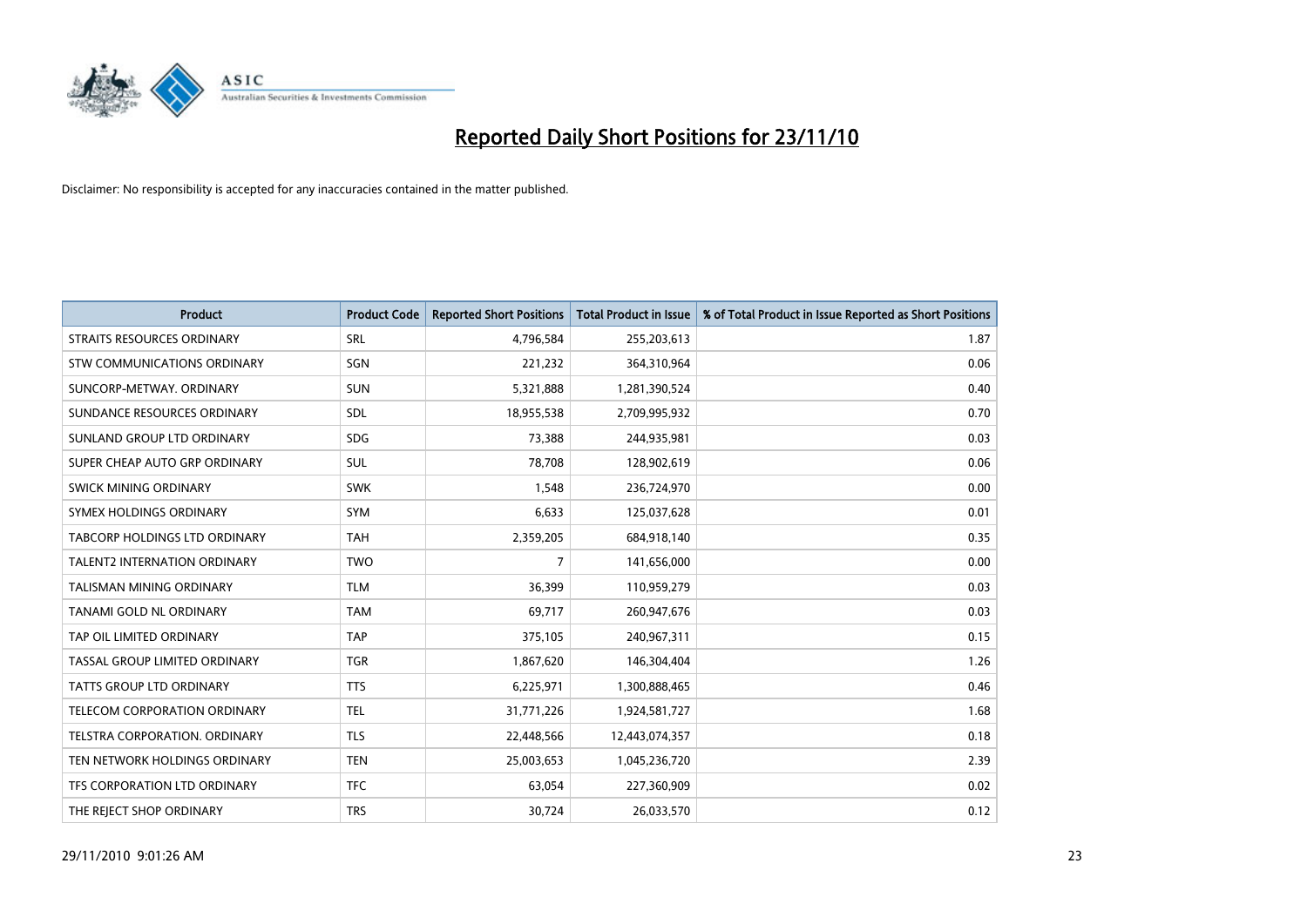

| <b>Product</b>                          | <b>Product Code</b> | <b>Reported Short Positions</b> | <b>Total Product in Issue</b> | % of Total Product in Issue Reported as Short Positions |
|-----------------------------------------|---------------------|---------------------------------|-------------------------------|---------------------------------------------------------|
| THOR MINING PLC CHESS DEPOSITARY        | <b>THR</b>          | 2,307                           | 288,754,017                   | 0.00                                                    |
| THORN GROUP LIMITED ORDINARY            | <b>TGA</b>          | 2,361                           | 129,459,770                   | 0.00                                                    |
| THUNDELARRA EXPLOR, ORDINARY            | <b>THX</b>          | 6,261                           | 152,910,147                   | 0.00                                                    |
| TIARO COAL LIMITED ORDINARY             | <b>TCM</b>          | 25,000                          | 81,203,443                    | 0.03                                                    |
| <b>TIGER RESOURCES ORDINARY</b>         | <b>TGS</b>          | 255,779                         | 596,373,151                   | 0.05                                                    |
| TIMBERCORP LIMITED ORDINARY             | <b>TIM</b>          | 90,075                          | 352,071,429                   | 0.02                                                    |
| <b>TISHMAN SPEYER UNITS</b>             | <b>TSO</b>          | 50,674                          | 338,440,904                   | 0.01                                                    |
| TNG LIMITED ORDINARY                    | <b>TNG</b>          | 4,321                           | 258,055,076                   | 0.00                                                    |
| TOLL HOLDINGS LTD ORDINARY              | <b>TOL</b>          | 10,570,248                      | 706,577,616                   | 1.49                                                    |
| TORO ENERGY LIMITED ORDINARY            | <b>TOE</b>          | 35,404                          | 964,936,676                   | 0.00                                                    |
| <b>TOWER AUSTRALIA ORDINARY</b>         | <b>TAL</b>          | 1,231,212                       | 415,928,881                   | 0.29                                                    |
| <b>TOWER LIMITED ORDINARY</b>           | <b>TWR</b>          | 691,199                         | 260,631,787                   | 0.26                                                    |
| <b>TOX FREE SOLUTIONS ORDINARY</b>      | <b>TOX</b>          | 90,984                          | 91,855,500                    | 0.09                                                    |
| TPG TELECOM LIMITED ORDINARY            | <b>TPM</b>          | 2,967,327                       | 767,849,104                   | 0.37                                                    |
| TRANSFIELD SERV INFR STAPLED SECURITIES | <b>TSI</b>          | 299,489                         | 434,862,971                   | 0.07                                                    |
| TRANSFIELD SERVICES ORDINARY            | <b>TSE</b>          | 4,181,850                       | 441,350,229                   | 0.96                                                    |
| TRANSPACIFIC INDUST. ORDINARY           | <b>TPI</b>          | 10,912,536                      | 960,638,735                   | 1.12                                                    |
| TRANSURBAN GROUP TRIPLE STAPLED SEC.    | <b>TCL</b>          | 4,564,413                       | 1,441,290,633                 | 0.31                                                    |
| TRINITY GROUP STAPLED SECURITIES        | <b>TCQ</b>          | 3,419                           | 231,701,539                   | 0.00                                                    |
| TROY RESOURCES NL ORDINARY              | <b>TRY</b>          | 57,859                          | 87,474,323                    | 0.07                                                    |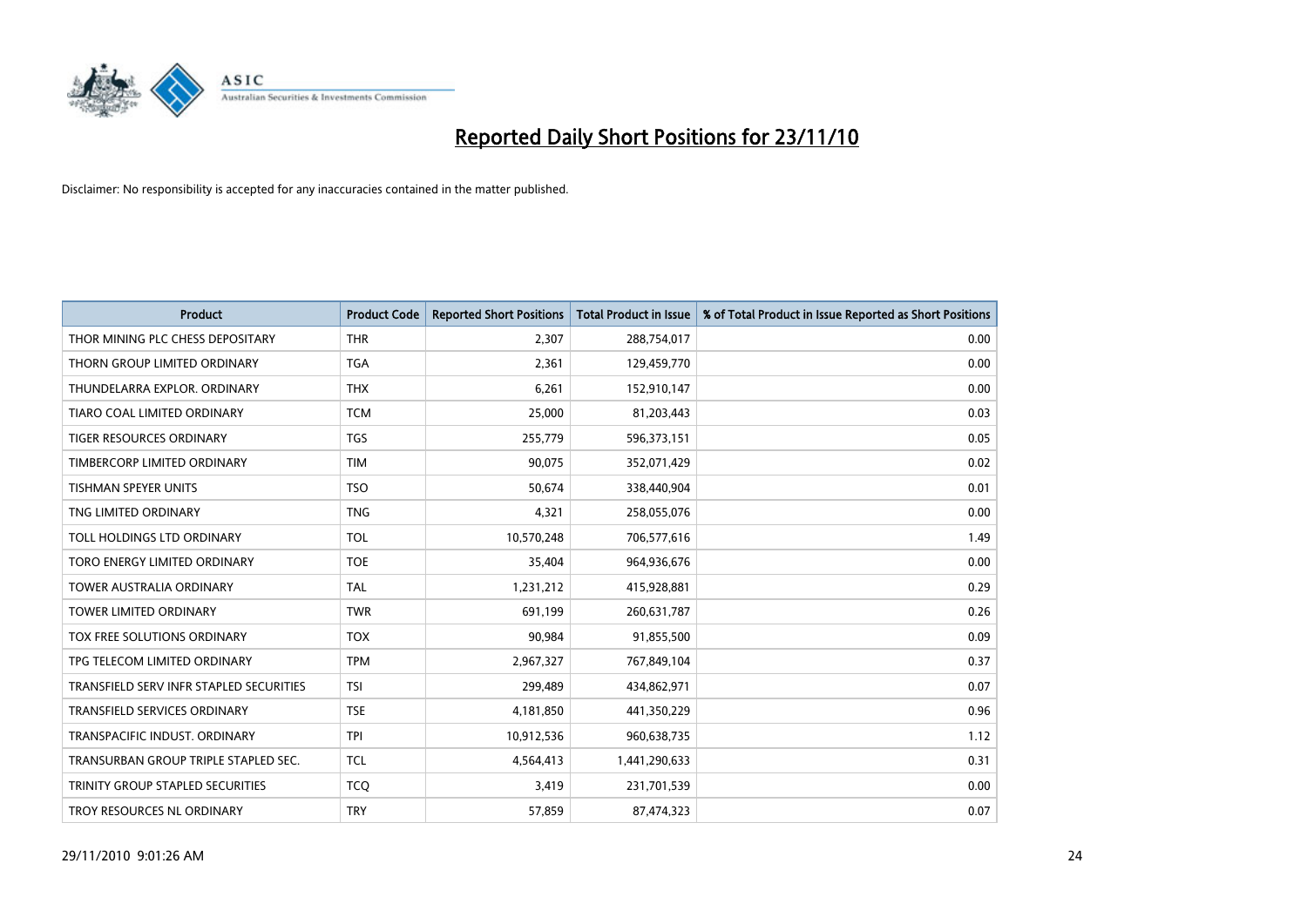

| Product                                   | <b>Product Code</b> | <b>Reported Short Positions</b> | <b>Total Product in Issue</b> | % of Total Product in Issue Reported as Short Positions |
|-------------------------------------------|---------------------|---------------------------------|-------------------------------|---------------------------------------------------------|
| UGL LIMITED ORDINARY                      | UGL                 | 4,332,183                       | 166,028,705                   | 2.60                                                    |
| UNILIFE CORPORATION CDI 6:1               | <b>UNS</b>          | 76,794                          | 240,197,820                   | 0.03                                                    |
| UXC LIMITED ORDINARY                      | <b>UXC</b>          | 13,762                          | 305,789,718                   | 0.00                                                    |
| VALAD PROPERTY GROUP STAPLED US PROHIBIT. | <b>VPG</b>          | 3,836,519                       | 115,108,116                   | 3.33                                                    |
| <b>VDM GROUP LIMITED ORDINARY</b>         | <b>VMG</b>          | 11,116                          | 195,613,088                   | 0.01                                                    |
| <b>VENTURE MINERALS ORDINARY</b>          | <b>VMS</b>          | 6,500                           | 209,073,334                   | 0.00                                                    |
| VILLAGE ROADSHOW LTD ORDINARY             | <b>VRL</b>          | 682                             | 151,318,100                   | 0.00                                                    |
| VILLAGE ROADSHOW LTD 'A' CLASS PREFERENCE | <b>VRLPA</b>        | 19,557                          | 44,368,905                    | 0.04                                                    |
| <b>VIRGIN BLUE HOLDINGS ORDINARY</b>      | <b>VBA</b>          | 18,122,182                      | 2,209,126,568                 | 0.83                                                    |
| <b>VISION GROUP HLDGS ORDINARY</b>        | <b>VGH</b>          | 78,000                          | 72,771,187                    | 0.11                                                    |
| VITA GROUP LTD ORDINARY                   | <b>VTG</b>          | 75,190                          | 142,499,800                   | 0.05                                                    |
| VITERRA INC CDI 1:1                       | <b>VTA</b>          | 4,177                           | 68,629,939                    | 0.01                                                    |
| <b>WAREHOUSE GROUP ORDINARY</b>           | <b>WHS</b>          | 251,483                         | 311,195,868                   | 0.08                                                    |
| <b>WATPAC LIMITED ORDINARY</b>            | <b>WTP</b>          | 7,535                           | 183,341,382                   | 0.00                                                    |
| <b>WDS LIMITED ORDINARY</b>               | <b>WDS</b>          | 21,047                          | 143,107,458                   | 0.01                                                    |
| WEBJET LIMITED ORDINARY                   | <b>WEB</b>          | 101,511                         | 77,361,278                    | 0.14                                                    |
| WESFARMERS LIMITED ORDINARY               | <b>WES</b>          | 22,524,948                      | 1,005,179,423                 | 2.22                                                    |
| WESFARMERS LIMITED PARTIALLY PROTECTED    | <b>WESN</b>         | 1,683,592                       | 151,892,739                   | 1.08                                                    |
| WEST AUSTRALIAN NEWS ORDINARY             | <b>WAN</b>          | 7,915,356                       | 219,668,970                   | 3.61                                                    |
| WESTERN AREAS NL ORDINARY                 | <b>WSA</b>          | 7,955,948                       | 179,735,899                   | 4.41                                                    |